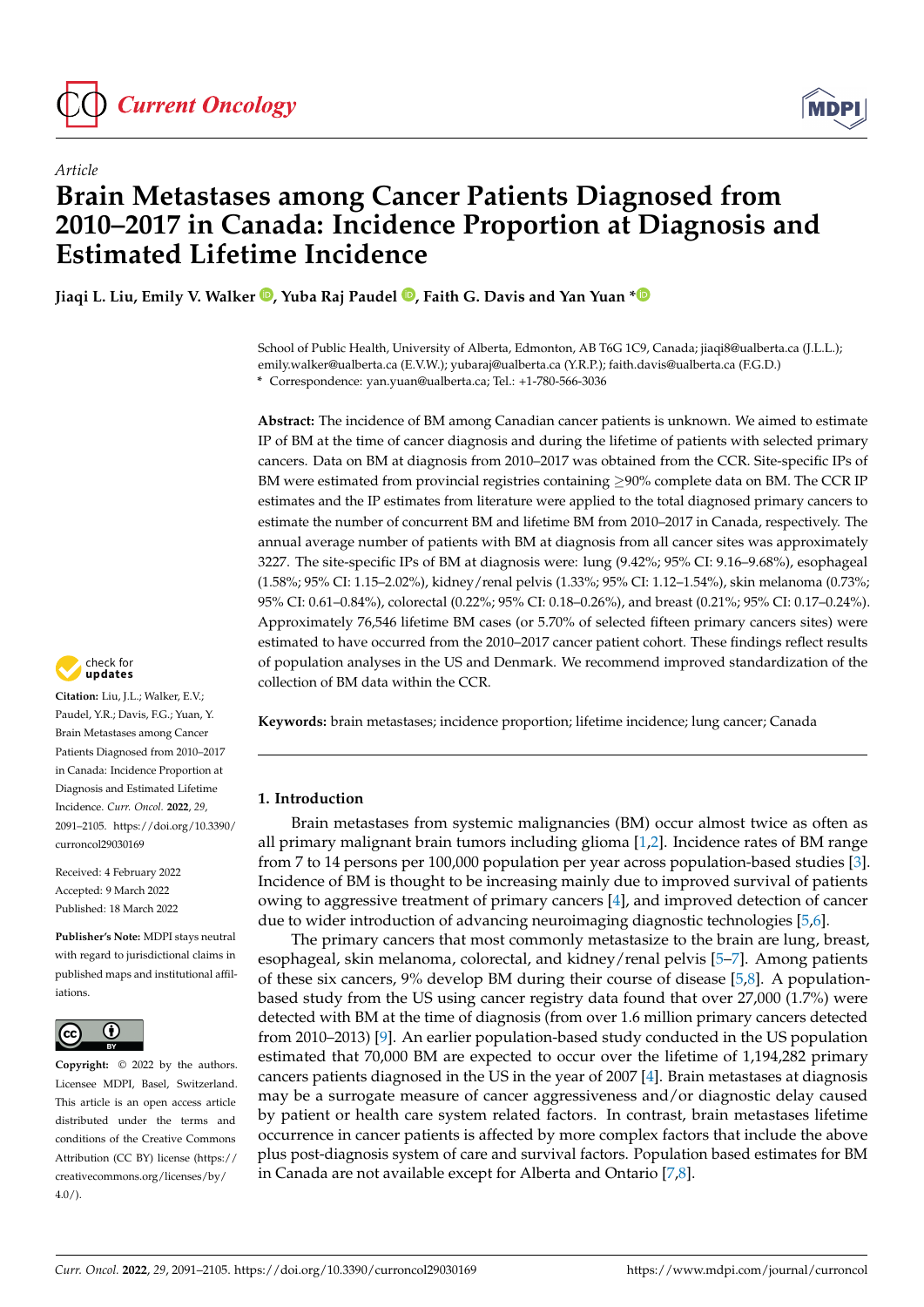In the last decade, treatments for brain metastases have started to improve what has been a dismal survival prognosis [\[10,](#page-13-0)[11\]](#page-13-1). Survival rate of BM patients depends on the type and histology of the primary cancer, treatment of the primary cancer, and clinical characteristics such as age, size/number of BM, Karnofsky performance score, and effect of extra-cranial disease [\[11](#page-13-1)[,12\]](#page-13-2). Treatment approaches for primary cancers and brain metastases (i.e., local therapy or systemic therapy) are crucial for the prognosis of patients with BM [\[5,](#page-12-4)[10\]](#page-13-0). In addition to high rates of mortality, patients experience poor quality of life and various physical, cognitive, and neurological manifestations [\[13\]](#page-13-3). Hospitals and clinicians need to coordinate with brain cancer centers to achieve optimal outcomes for BM patients.

The specific objectives of the current study are to estimate proportions of primary cancers (total, site, and histology) that metastasize to the brain using two time periods: at the time of diagnosis (hereafter referred to as concurrent BM) and over a cancer patients' lifespan from the time of their diagnosis (hereafter referred to as lifetime BM). These data reflect the experience of Canadian patients with an initial diagnosis of primary cancer between 2010 and 2017. The lifetime numbers are estimates to help characterize the complete patient workload in the Canadian neuro-oncology community. The findings provide insight into the current and future needs of cancer patients at high risk for BM in Canada.

#### **2. Materials and Methods**

# *2.1. Data Source*

In Canada, provincial and territorial cancer registries report cancer data to the Canadian Cancer Registry (CCR) managed by Statistics Canada. CCR includes population-based information on brain involvement at the time of diagnosis of a primary cancer, i.e., concurrent BM. We analyzed data collected on incidence of BM at diagnosis using the CCR 2017 version 2 data file 13. The data was accessed through the Statistics Canada's Research Data Centre branch located at University of Alberta. Due to delays in reporting, undercounting of cases is most prominent in the last reported diagnosis year of 2017. The under-reporting is estimated to be 2% to 3% for all cancers combined and could contribute to the underestimation of both concurrent and lifetime BM counts [\[14\]](#page-13-4).

#### *2.2. Study Population*

Canada has ten provinces and three territories with a population of 38.2 million in 2021. The 2017 CCR dataset has information on all Canadian residents (alive or dead) who had a new cancer diagnosis from 1992 to 2017. The CCR information on concurrent BM is available from most of the provinces and territories as the data in the CCR have been staged using the Collaborative Stage (CS) Data Collection System, which incorporates the TNM staging system. Distant metastatic involvement of the brain found at the time of diagnosis of primary cancer is coded within the CCR and metastases that occur after initial diagnosis are not recorded. Some provincial cancer registries code concurrent BM only for selected primary sites such as lung, breast, colorectal, and cervix. Logistical constraints limit the availability of data in the CCR from different provinces/territories to varying degrees.

#### *2.3. Inclusion/Exclusion Criteria*

Cancer cases, regardless of age, diagnosed from 2010 to 2017 were included. Earlier data were not included in an effort to provide recent information and to be consistent with increasing focus on brain tumour data collection practices since 2010. To calculate concurrent BM incidence proportion (IP), we excluded cases from Quebec as data from Quebec is missing from the CCR. To utilize sparse data on some cancers, we grouped Eastern provinces (New Brunswick, Nova Scotia, Prince Edward Island, and Newfoundland and Labrador) into one regional group "Eastern provinces" and the Territories (Yukon, Nunavut, and Northwest territories) into another group "Territories".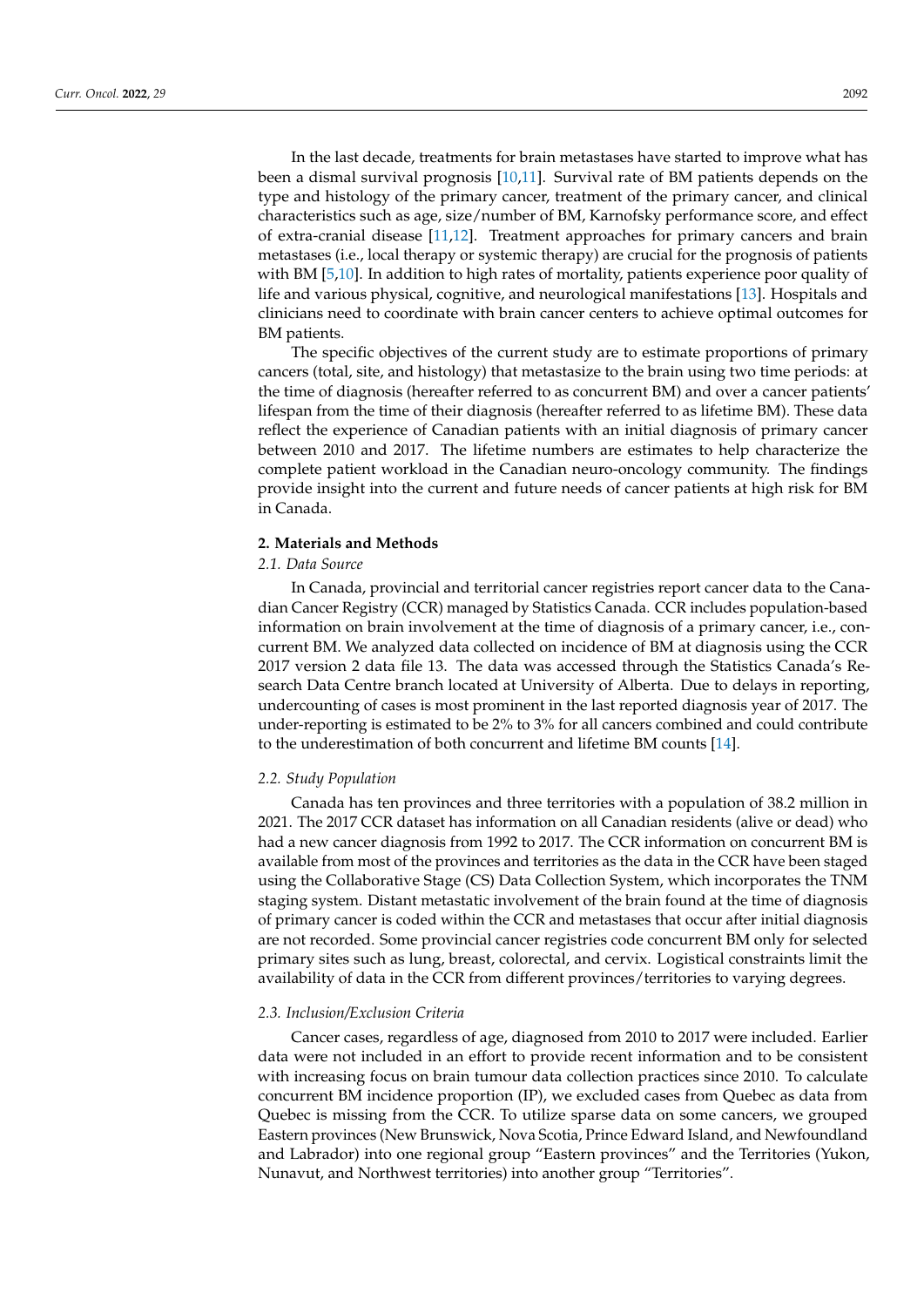#### *2.4. Cancer Selection and Classification*

We investigated the proportion of concurrent BM in six primary cancer sites: lungs, breast, skin melanoma, colorectal, kidney/renal pelvis, and esophagus. These sites were chosen because previous findings from Alberta Cancer Registry data indicated that more than 90% of the brain metastases at diagnosis of primary cancers originated from these six sites  $[7]$ ; a finding consistent with broader literature  $[9]$ . Remaining sites were categorized as "All other sites-combined". Primary sites were coded using ICD-O-3 topographical/histological definitions and SEER site recodes (Table  $A1$  in Appendix  $A$ ). The most common cancers, lung and breast were further categorized. Lung cancers were grouped into non-small cell lung cancers (NSCLC) and small cell lungs cancers (SCLC) using ICD-O-3 histological codes. NSCLC histologies included adenocarcinoma, squamous cell carcinoma, and large cell lung carcinoma. Breast cancers were grouped into three categories representing hormone receptor status using combinations of estrogen receptors (ER), progesterone receptors (PR), and Human Epidermal Growth Factor Receptor 2 (HER2) results. These three groups are based on collaborative stage site-specific factor 16.

# *2.5. Data Analysis*

All analysis was done with SAS 9.4. The current analyses involved two components: (1) estimation of concurrent BM using IP from CCR data and (2) population-based estimation of expected lifetime BM incidence IP from the literature applied to CCR data. Site specific IP was defined as the number of individuals diagnosed with brain metastases who had a specific single primary cancer divided by the total number of individuals diagnosed with that single primary cancer excluding individuals with missing data on BM. The IP was then expressed as a percentage. Crude IPs (IP<sub>C</sub>) (Table [1\)](#page-2-0) were calculated from the data from all provinces and territories and was refined to minimize the effect of missing data (Table [2\)](#page-2-1).

<span id="page-2-0"></span>**Table 1.** Frequency of concurrent brain metastases and crude incidence proportions (IPc) in Canada by selected cancer sites (2010–2017).

| Cancer              | Sub-               | Number of             |                                 | <b>Brain Metastasis at Diagnosis</b> |       |                |       |        |       |  |  |
|---------------------|--------------------|-----------------------|---------------------------------|--------------------------------------|-------|----------------|-------|--------|-------|--|--|
| <b>Site</b>         | Category/Histology | <b>Primary Cases*</b> | IP <sub>c</sub> $\frac{\%}{\ }$ | Missing                              | $\%$  | N <sub>0</sub> | $\%$  | Yes    | $\%$  |  |  |
|                     | All                | 160,525               | 10.40                           | 24,805                               | 15.45 | 121,600        | 75.75 | 14,120 | 8.80  |  |  |
| Lung                | <b>NSCLC</b>       | 104,770               | 9.37                            | 11,630                               | 11.10 | 84,080         | 80.25 | 9060   | 8.65  |  |  |
|                     | <b>SCLC</b>        | 16,620                | 13.39                           | 1725                                 | 10.38 | 12,900         | 77.62 | 1995   | 12.00 |  |  |
|                     | All                | 193,970               | 0.24                            | 29,485                               | 15.20 | 164,085        | 84.59 | 400    | 0.21  |  |  |
| <b>Breast</b>       | $ER^- PR^- HER2^-$ | 12,945                | 0.50                            | 70                                   | 0.54  | 12,810         | 98.96 | 65     | 0.50  |  |  |
|                     | $HER2+$            | 19,325                | 0.49                            | 115                                  | 0.60  | 19.115         | 98.91 | 95     | 0.49  |  |  |
|                     | $ER^+ PR^+ HER2^-$ | 86,185                | 0.10                            | 570                                  | 0.66  | 85,530         | 99.24 | 85     | 0.10  |  |  |
| Skin melanoma       |                    | 98,080                | 0.28                            | 69,145                               | 70.50 | 28,665         | 29.23 | 270    | 0.28  |  |  |
| Colorectal          |                    | 168,610               | 0.20                            | 34.120                               | 20.24 | 134.150        | 79.56 | 340    | 0.20  |  |  |
| Kidney/Renal Pelvis |                    | 39,590                | 0.39                            | 27,905                               | 70.48 | 11,530         | 29.12 | 155    | 0.39  |  |  |
| Esophagus           |                    | 14,145                | 0.39                            | 10,665                               | 75.40 | 3425           | 24.21 | 55     | 0.39  |  |  |
| All other sites     |                    | 721,470               | 0.09                            | 453.760                              | 62.89 | 267.070        | 37.02 | 640    | 0.09  |  |  |
| Total               |                    | 1,396,390             | 2.14                            | 649,885                              | 46.54 | 730,525        | 52.32 | 15,980 | 1.14  |  |  |

\* Excluding Quebec.

<span id="page-2-1"></span>**Table 2.** Percentage of 'unknown and not applicable data' on brain metastases at diagnosis in Canada by province/territories by primary cancer sites (2010–2017).

| Province/<br><b>Territories</b> | Lung<br>$\binom{0}{0}$ | <b>Breast</b><br>(0) | <b>Skin Melanoma</b><br>(%) | Colorectal<br>(%) | Kidney/Renal<br>Pelvis $(\%)$ | Esophagus<br>(%) | <b>All other Sites-</b><br>Combined (%) |
|---------------------------------|------------------------|----------------------|-----------------------------|-------------------|-------------------------------|------------------|-----------------------------------------|
| Alberta                         | 0.00                   | $0.00\,$             | $0.00\,$                    | 0.00              | $0.00\,$                      | 0.00             | 0.00                                    |
| British<br>Columbia             | 15.82                  | 3.06                 | 100.00                      | 25.62             | 100.00                        | 100.00           | 80.76                                   |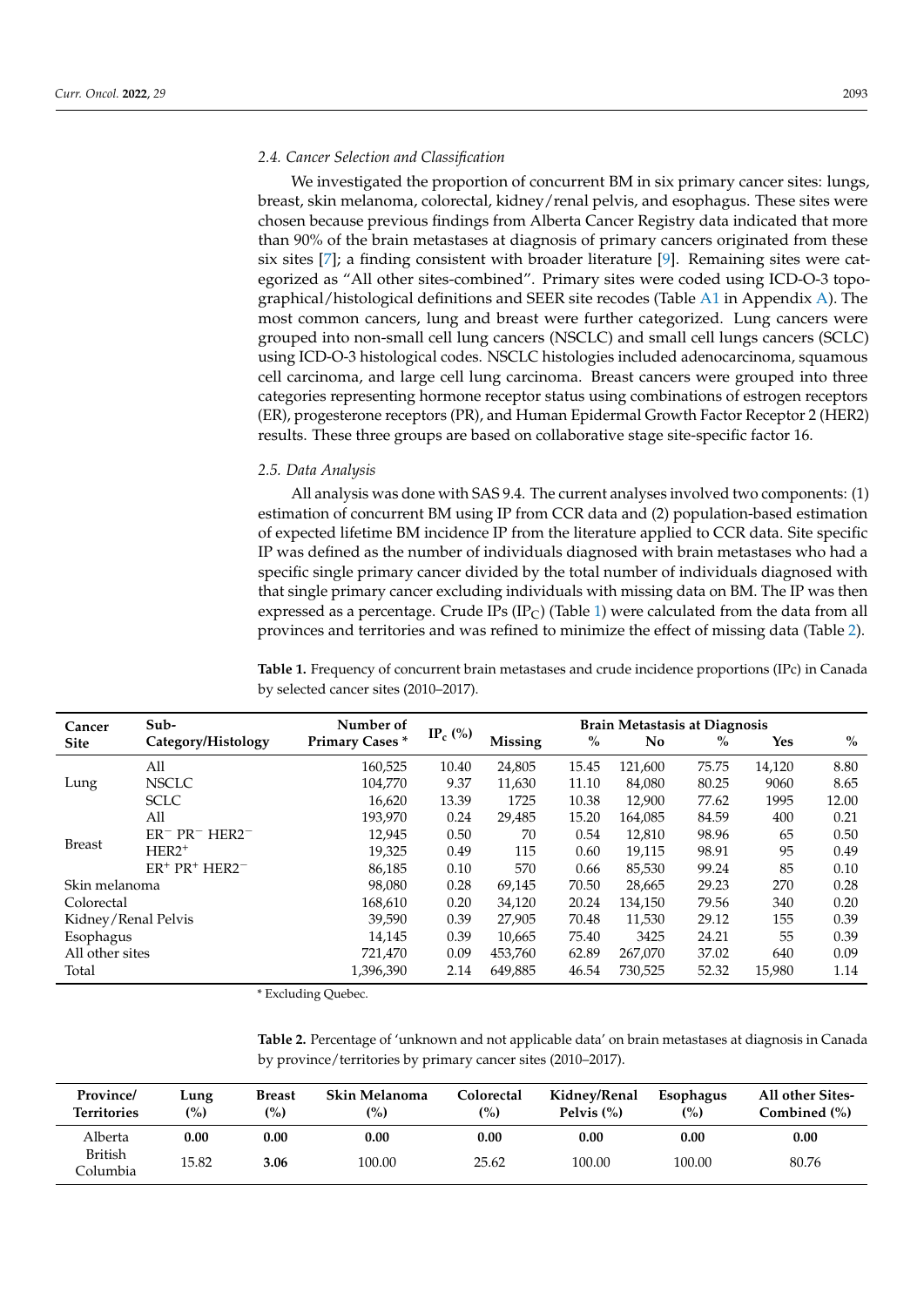| Province/<br><b>Territories</b> | Lung<br>(%) | <b>Breast</b><br>(%) | Skin Melanoma<br>$\binom{0}{0}$ | Colorectal<br>(%) | Kidney/Renal<br>Pelvis $(\%)$ | Esophagus<br>$\binom{0}{0}$ | All other Sites-<br>Combined $(\% )$ |
|---------------------------------|-------------|----------------------|---------------------------------|-------------------|-------------------------------|-----------------------------|--------------------------------------|
| Manitoba                        | 2.54        | 1.19                 | 8.84                            | 2.38              | 4.91                          | 1.85                        | 26.33                                |
| <b>New</b><br><b>Brunswick</b>  | 6.02        | 1.18                 | 100.00                          | 5.77              | 100.00                        | 100.00                      | 75.23                                |
| Newfoundland<br>and Labrador    | 2.99        | 1.23                 | 10.15                           | 17.21             | 2.59                          | 18.18                       | 23.03                                |
| Nova Scotia                     | 2.47        | 2.04                 | 4.00                            | 3.89              | 2.18                          | 2.24                        | 25.38                                |
| Ontario                         | 15.41       | 21.08                | 86.88                           | 23.71             | 100.00                        | 100.00                      | 78.34                                |
| Prince                          |             |                      |                                 |                   |                               |                             |                                      |
| Edward                          | 7.34        | 3.07                 | 3.68                            | 4.63              | 4.17                          | 15.00                       | 23.97                                |
| Island                          |             |                      |                                 |                   |                               |                             |                                      |
| Ouebec                          | 100.00      | 100.00               | 100.00                          | 100.00            | 100.00                        | 100.00                      | 100.00                               |
| Saskatchewan                    | 4.22        | 2.04                 | 7.89                            | 3.03              | 2.68                          | 3.37                        | 25.66                                |
| Territories                     | 10.42       | 8.42                 | 55.56                           | 11.76             | 45.45                         | 66.67                       | 50.35                                |

**Table 2.** *Cont.*

Provinces with less than 10% missing data on concurrent brain metastases diagnosis were bolded and their data were used to calculate  $IP_R$  in Table [3.](#page-3-0)

<span id="page-3-0"></span>**Table 3.** Estimated refined concurrent incidence proportion (IPR) and frequency of BM in Canada by selected cancer sites adjusting for missing data (2010–2017).

| <b>Cancer Site</b>       | Sub-<br>Category/Histology | <b>Total Number of</b><br><b>Primary Cancer</b><br>Cases ** | $IPR$ from Selected<br>Provinces (95%CI) | <b>Estimated Concurrent</b><br><b>BM Incidence Cases</b><br>from $IP_R$ | <b>Average Annual</b><br><b>Estimates of</b><br><b>Concurrent BM</b> |
|--------------------------|----------------------------|-------------------------------------------------------------|------------------------------------------|-------------------------------------------------------------------------|----------------------------------------------------------------------|
|                          | All                        | 215,335                                                     | $9.42(9.16 - 9.68)^{1}$                  | 20,285                                                                  | 2536                                                                 |
| Lung                     | <b>NSCLC</b>               | 136,725                                                     | $9.55(9.34 - 9.76)^2$                    | 13,057                                                                  | 1632                                                                 |
|                          | <b>SCLC</b>                | 22,270                                                      | 13.21 (12.62-13.80)                      | 2921                                                                    | 365                                                                  |
|                          | All                        | 246,545                                                     | $0.21(0.17-0.24)^4$                      | 518                                                                     | 65                                                                   |
|                          | $ER^- PR^- HER2^-$         | 12,945                                                      | $0.50(0.38 - 0.62)^5$                    | 65                                                                      | 8                                                                    |
| <b>Breast</b>            | $HER2+ *$                  | 19,325                                                      | 0.49 $(0.39 - 0.59)^5$                   | 95                                                                      | 12                                                                   |
|                          | $ER^+$ $PR^+$ $HER2^ ^*$   | 86,185                                                      | $0.10(0.08 - 0.12)^5$                    | 86                                                                      | 11                                                                   |
| Skin melanoma            |                            | 108,265                                                     | $0.73(0.61 - 0.84)^6$                    | 790                                                                     | 99                                                                   |
| Colorectal               |                            | 214,615                                                     | $0.22(0.18-0.26)^7$                      | 472                                                                     | 59                                                                   |
| Kidney/Renal Pelvis      |                            | 49,984                                                      | $1.33(1.12 - 1.54)^{8}$                  | 665                                                                     | 83                                                                   |
| Esophagus                |                            | 17,110                                                      | $1.58(1.15-2.02)^9$                      | 270                                                                     | 34                                                                   |
| All other sites-combined |                            | 907,505                                                     | $0.31(0.28 - 0.34)^{10}$                 | 2813                                                                    | 352                                                                  |
| Total (from all sites)   |                            | 1,759,360                                                   | 1.47                                     | 25,813                                                                  | 3227                                                                 |

Notes (selected provinces/territories): <sup>1</sup> Alberta, Manitoba, New Brunswick, Newfoundland and Labrador, Nova Scotia, Prince Edward Island, Saskatchewan; <sup>2</sup> Alberta, Manitoba, New Brunswick, Newfoundland and Labrador, Nova Scotia, Ontario, Prince Edward Island, Saskatchewan, Territories; <sup>3</sup> Alberta, Manitoba, New Brunswick, Newfoundland and Labrador, Nova Scotia, Ontario, Prince Edward Island, Saskatchewan; <sup>4</sup> Alberta, Manitoba, New Brunswick, Newfoundland and Labrador, Nova Scotia, Prince Edward Island, Saskatchewan, Territories; <sup>5</sup> Alberta, British Columbia, Manitoba, New Brunswick, Newfoundland and Labrador, Nova Scotia, Ontario, Prince Edward Island, Saskatchewan, Territories; <sup>6</sup> Alberta, Manitoba, Nova Scotia, Prince Edward Island, Saskatchewan; <sup>7</sup> Alberta, Manitoba, New Brunswick, Nova Scotia, Prince Edward Island, Saskatchewan; <sup>8</sup> Alberta, Manitoba, Newfoundland and Labrador, Nova Scotia, Prince Edward Island, Saskatchewan; <sup>9</sup> Alberta, Manitoba, Nova Scotia, Saskatchewan; <sup>10</sup> Only Alberta. \* Hormone receptor status not available for breast cancer in Quebec data from 2010; \*\* Due to unavailability of data, incidence of cancer for 2011–2017 is assumed to be the same as 2010 for Quebec adjusted for population growth.

#### *2.6. Estimation of Concurrent BM*

To derive national estimates for concurrent BM incidence (for the selected six sites and "all other sites" combined), we calculated the total number of primary cancers and proportions of BM (number of BM at diagnosis divided by total number of new cancers) overall, by site and histology from the complete CCR datafile, excluding Quebec (Table [1\)](#page-2-0). To minimize potential biases from regions with missing data, we calculated refined IP  $(IP_R)$  estimates from only those provinces with >90% complete data in the BM at diagnosis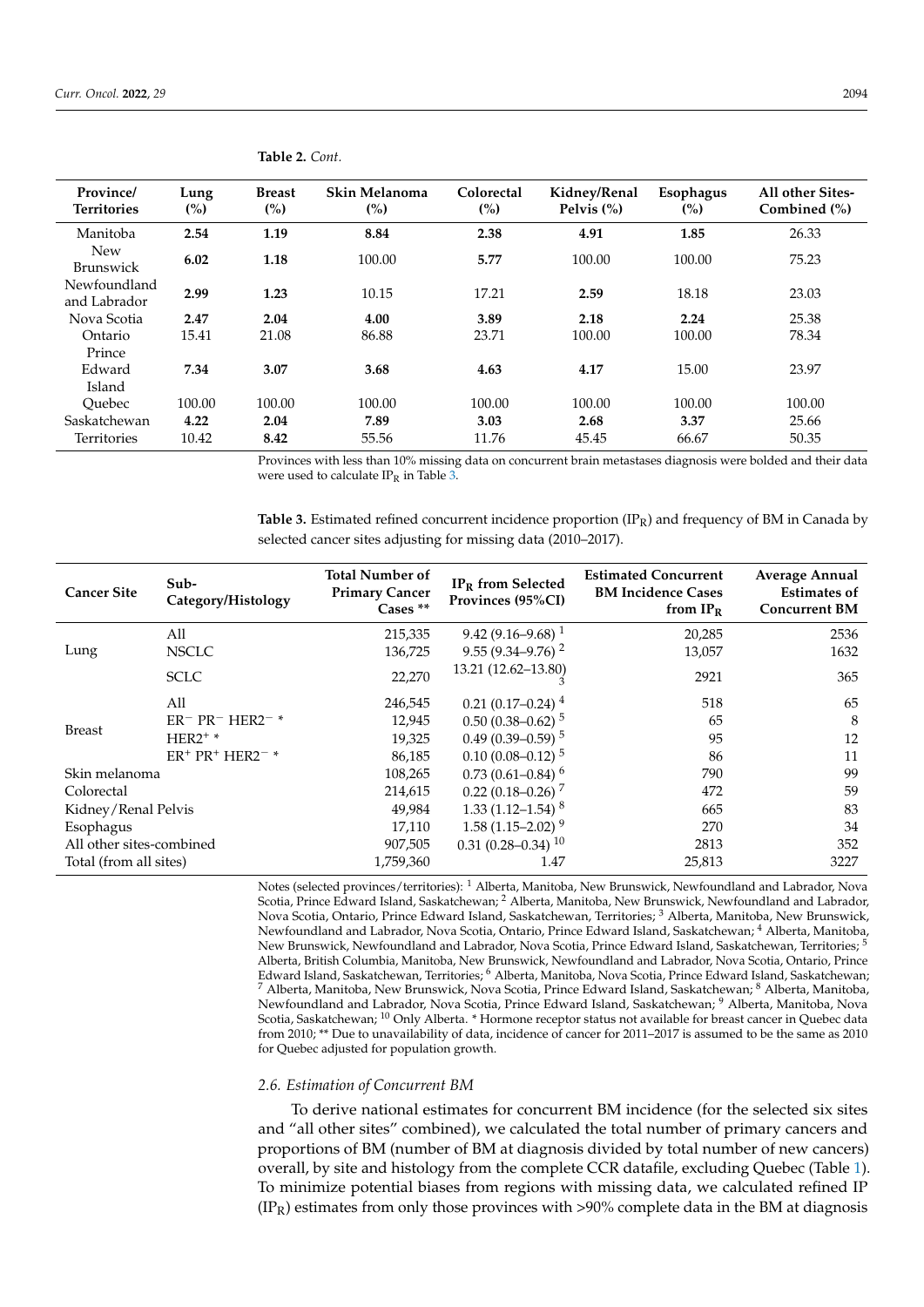variable as shown in Table [2.](#page-2-1) Within provinces with less than 10% missing data, the missing data was assumed to be missing completely at random. These  $IP_R$  BM estimates were then applied to the total number of patients of the selected primary cancer within the entire cohort to create national (Table [3\)](#page-3-0) and provincial (Table [A3\)](#page-10-0) estimates. Quebec primary cancer data was only available in 2010. To impute Quebec total primary cancer cases, we applied the proportion of individuals with the specified primary cancer in 2010 to the midpoint Quebec population of each year between 2010–2017 and took the summation of the cases from every year.

#### *2.7. Estimation of Expected Lifetime BM*

Since we lacked data to directly estimate lifetime IP (IP<sub>L</sub>) of BM, we conducted a literature search for this information for our target primary sites (Table [A2\)](#page-10-1). The literature search was carried out using the MEDLINE database available from the University of Alberta library using the search terms 'brain metastases', 'brain metastasis', 'incidence' 'incidence proportion', combined with '[name of selected cancer sites]'. References within some papers were also reviewed to find additional studies. Studies identified through search and reference review were screened based on site of primary cancer and study objectives (measuring incidence of brain metastases). From the studies that passed through initial screening, following criteria were used to select the four most appropriate studies [\[5,](#page-12-4)[8,](#page-12-7)[15,](#page-13-5)[16\]](#page-13-6) for each selected primary cancer sites with lifetime IP estimates: (1) those with  $IP<sub>L</sub>$  reflecting recent treatment approaches, (2) studies conducted in Canada or similar developed countries, (3) those with population based estimates, and (4) those with longer median follow up periods from diagnosis of primary cancers to ascertainment of BM status. Studies reporting IP<sub>L</sub> based on autopsy findings were not considered.

To estimate the expected lifetime occurrence of BM, we applied site-specific  $IP<sub>L</sub>$  obtained from the literature as described above (Table  $A2$ ) to known national (Table [4\)](#page-4-0) and provincial (Table [A4\)](#page-11-0) frequencies of primary cancers. National frequencies used for calculations of lifetime BM included the imputed Quebec population. We incorporated 15 primary sites into the lifetime estimates which accounts for 76.4% of the total new cases. The basis for exclusion for remaining 23.6% of total new cases include: in situ primary sites with smaller number of cases were not considered, unavailability of  $IP<sub>L</sub>$  in the literature possibly due to limited incidence of BM, and primary malignant brain and central nervous system (CNS) tumours which don't metastasize to the brain.

<span id="page-4-0"></span>**Table 4.** Estimated lifetime incidence proportion (IP<sub>L</sub>) and frequency of brain metastases by selected primary site (2010–2017) for all Canadian provinces and territories.

| <b>Cancer Site</b> | Sub-Category/Histology | <b>Total Number of Primary</b><br>Cancer Cases ** | $IPL$ (Table A2) | <b>Estimated Lifetime</b><br><b>BM Incidence Cases</b><br>From $IPL$ |
|--------------------|------------------------|---------------------------------------------------|------------------|----------------------------------------------------------------------|
|                    | All                    | 215,335                                           | 19.92            | 42,895                                                               |
| Lung               | <b>NSCLC</b>           | 136,725                                           | 8.91             | 12,262                                                               |
|                    | <b>SCLC</b>            | 22,270                                            | 17.95            | 3997                                                                 |
|                    | All                    | 246,545                                           | 5.08             | 12,524                                                               |
|                    | $ER^- PR^- HER2^-$     | 12,945                                            | 5.85             | 757                                                                  |
| Breast             | $HER2^+$               | 19,325                                            | 5.63             | 1088                                                                 |
|                    | $ER^+ PR^+ HER2^{-*}$  | 86,185                                            | 1.54             | 1327                                                                 |
| Skin melanoma      |                        | 108,265                                           | 6.88             | 7449                                                                 |
| Colorectal         |                        | 214,615                                           | 1.82             | 3906                                                                 |
| Kidney             |                        | 49,984                                            | 6.48             | 3239                                                                 |
| Esophagus          |                        | 17,110                                            | 5.19             | 887                                                                  |
| Stomach            |                        | 31,535                                            | 2.14             | 675                                                                  |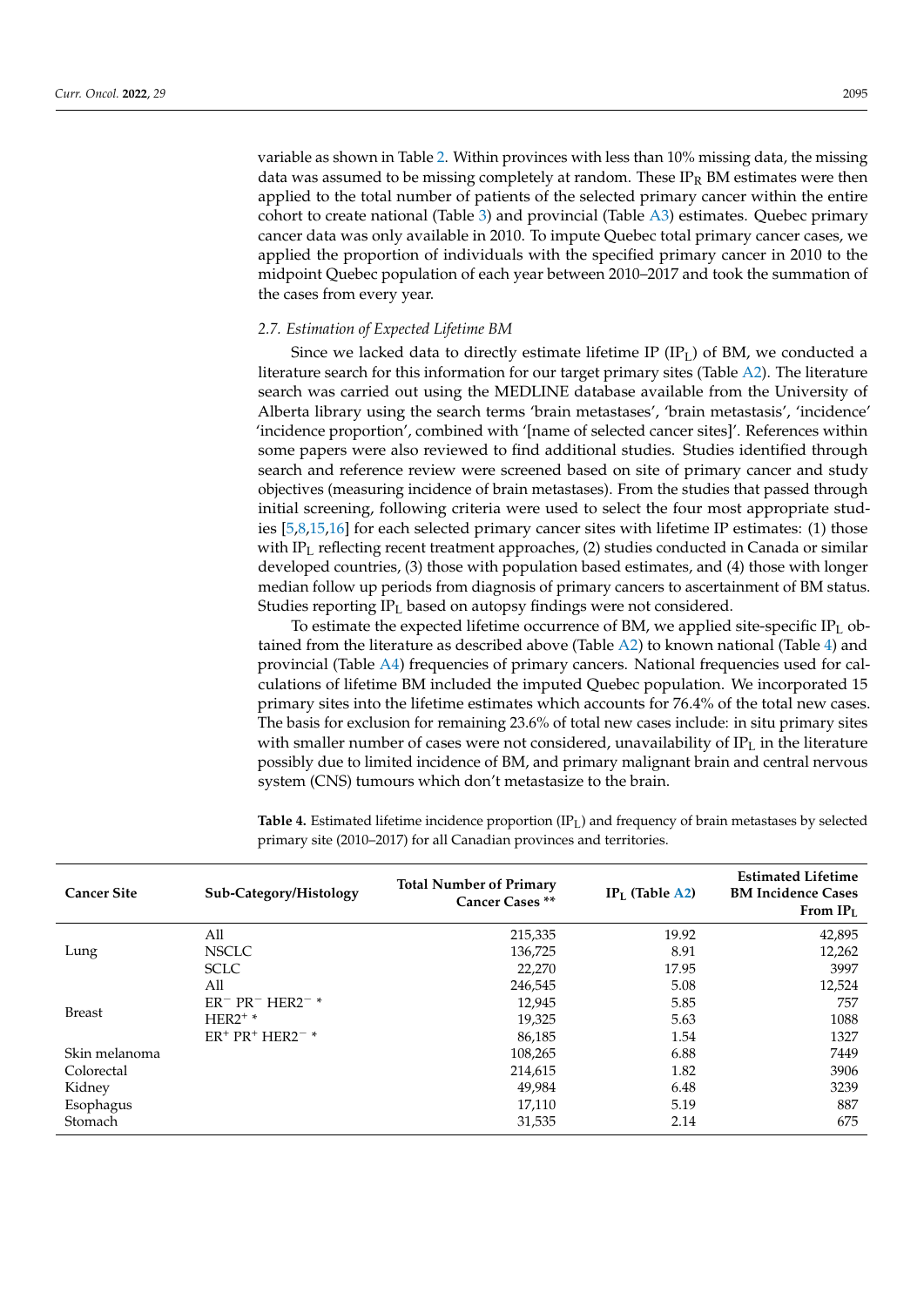| <b>Cancer Site</b>   | Sub-Category/Histology | <b>Total Number of Primary</b><br>Cancer Cases ** | $IPL$ (Table A2) | <b>Estimated Lifetime</b><br><b>BM Incidence Cases</b><br>From $IP_L$ |
|----------------------|------------------------|---------------------------------------------------|------------------|-----------------------------------------------------------------------|
| Liver                |                        | 18,070                                            | 1.02             | 184                                                                   |
| Uterus               |                        | 49,025                                            | 1.30             | 637                                                                   |
| Ovary                |                        | 26,250                                            | 2.06             | 541                                                                   |
| Prostate             |                        | 172,990                                           | 0.66             | 1142                                                                  |
| <b>Testes</b>        |                        | 8930                                              | 1.30             | 116                                                                   |
| Urinary bladder      |                        | 84,390                                            | 1.35             | 1139                                                                  |
| Thyroid gland        |                        | 47,795                                            | 0.48             | 229                                                                   |
| Non-Hodgkin lymphoma |                        | 52,790                                            | 1.86             | 982                                                                   |
| Total of 15 sites    |                        | 1,343,620                                         | 5.70             | 76.546                                                                |

**Table 4.** *Cont.*

\* Hormone receptor status not available for breast cancer in Quebec data from 2010. \*\* Due to unavailability of data, incidence of cancer for 2011–2017 was assumed to be same as 2010 for Quebec adjusted for population growth.

#### **3. Results**

There was a total of 1,396,390 primary cancers reported between 2010 and 2017 from nine provinces (excluding Quebec) (Table [1\)](#page-2-0). Among them, 15,980 (1.14%) patients had concurrent BM. However, it was noted that among the six primary sites, breast and lung cancer had the least missing data at roughly 15%, colorectal had around 20% missing, while esophageal cancer, kidney/renal pelvis cancer, skin melanoma, and all other sitescombined had more than 60% missing data on concurrent BM (Table [1\)](#page-2-0). Data completeness was largely dependent on reporting province (Table [2\)](#page-2-1). Alberta reported no unknown/not applicable data on BM at diagnosis for all primary sites (Table [2\)](#page-2-1).

#### *3.1. Concurrent BM*

Table [3](#page-3-0) shows the estimated number of primary cancers diagnosed from 2010–2017, along with the estimated national counts for concurrent BM using  $IP<sub>R</sub>$  from selected provinces with less than 10% missing BM data. We estimated that 3227 concurrent BM occurred annually in patients diagnosed between the 2010 to 2017 cohort (Table [3\)](#page-3-0). This amounted to roughly 1.47% of the patients from all primary tumor sites developing concurrent brain metastases within the time period. The most frequent sites for concurrent BM per annum was lung ( $n = 2536$ ) followed by skin melanoma (n = 99), kidney/renal pelvis (n = 83), breast (n = 65), colorectal (n = 59), and esophagus (n = 34). In addition, 352 concurrent BMs were estimated to occur annually from all other sites-combined per year.

Of total primary lung cancer cases from selected provinces, 9.42% (95% CI: 9.16–9.68%) presented with concurrent BM (Table [3\)](#page-3-0). Among lung cancers, there was a higher  $IP_R$ among SCLC patients (13.21, 95% CI: 12.62–13.80) compared to NSCLC patients (9.55, 95% CI: 9.34–9.76). The next highest  $IP_R$  were observed in cancers at the following sites: esophagus (1.58%, 95% CI:1.15–2.02%), kidney/renal pelvis (1.33%, 95% CI: 1.12–1.54%), skin melanoma (0.73%, 95% CI: 0.61–0.84%), colon/rectum (0.22%, 95% CI: 0.18–0.26%), and breast (0.21%, 95% CI: 0.17–0.24%). Among breast cancer cases, triple negative hormone receptor status (ER<sup>−</sup> PR<sup>−</sup> HER2<sup>−</sup>) patients and HER2<sup>+</sup> patients had higher IP<sub>R</sub> (0.50%, 95% CI: 0.38–0.62 and 0.49%, 95% CI: 0.39–0.59, respectively) compared to those with  $ER^+ PR^+$ HER2<sup>−</sup> status (0.10%, 95% CI: 0.08–0.12). The IP<sub>R</sub> for "all other sites-combined" was 0.31% (95% CI: 0.28–0.34), however as all provinces had greater than 10% missing data except for Alberta, this is essentially the Alberta IP. The concurrent development of BM across various cancer sites and provinces is shown in Table [A3.](#page-10-0)

As Alberta data contained complete concurrent BM data for all primaries with no missing values, we opted to calculate the concurrent BM using IP from Alberta alone and compared them to selected provinces. Compared to selected provinces, Alberta has a higher IP for lung cancer (10.13% in Alberta vs. 9.42%), while it has a lower IP for breast cancer (0.15% vs. 0.21%). The IPs for skin melanoma, kidney/renal pelvis, and colorectal were similar or slightly lower for Alberta compared to the selected province sample. Using the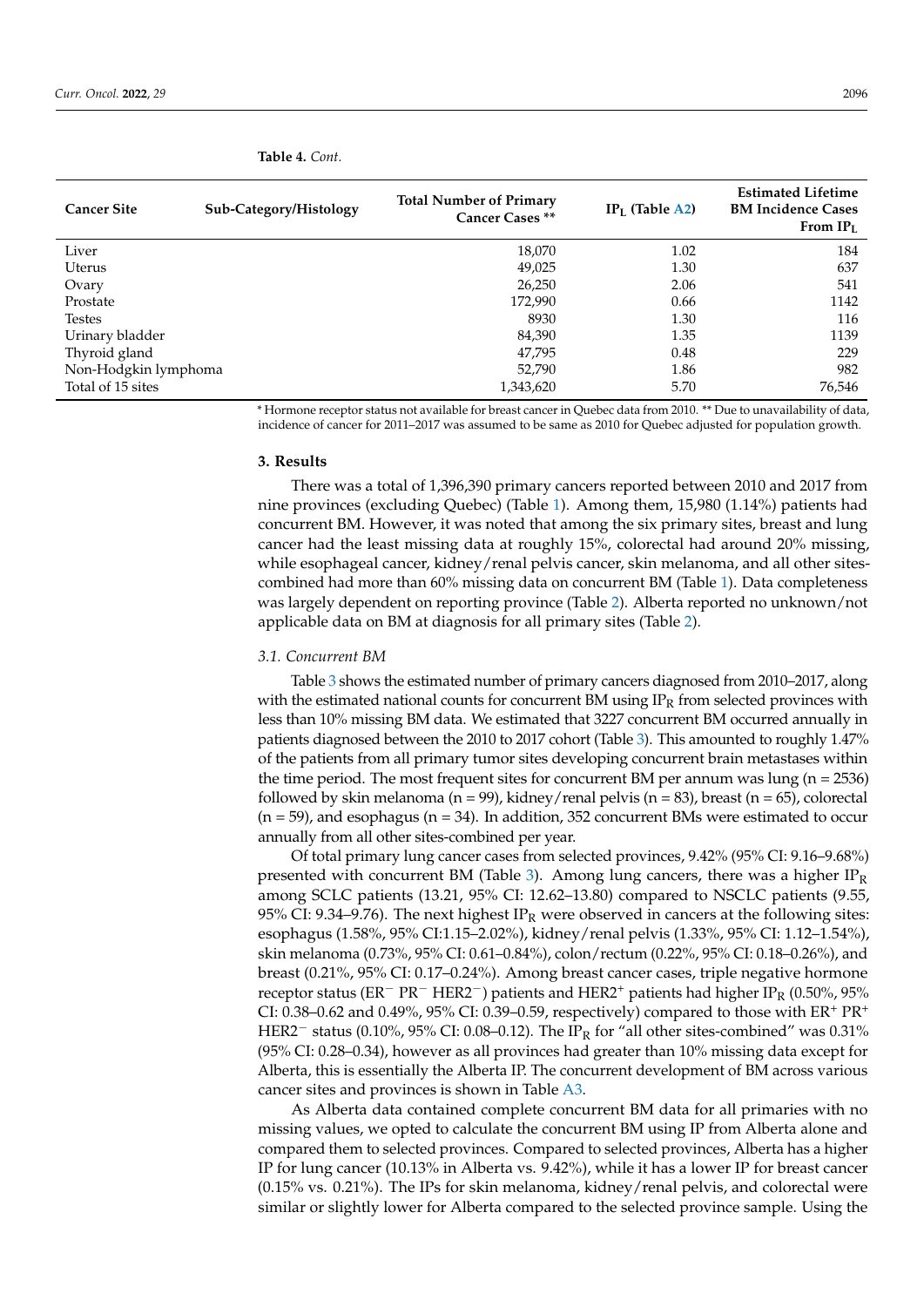Alberta IP to estimate the annual concurrent BM within the 2010–2017 Canadian cohort, an additional 191 concurrent BM (annual estimate from Alberta IP: 2727) for patients with lung cancer and an additional 149 concurrent BM (annual estimate from Alberta IP: 3376) for all primaries were estimated to occur. Most excess BM cases from Alberta were contributed from lung cancer diagnoses. Alberta had a similar survival rate among lung cancer patients compared to other Canadian provinces but a higher proportion of lung cancer diagnosis at later stage (Stage III and IV) than other provinces except Saskatchewan, Prince Edward Island, and Territories [\[17\]](#page-13-7). As such, using IP from Alberta alone to create national estimates may misrepresent the Canadian cancer patient population. This subanalysis further indicates that the estimates using multiple selected provinces roughly remains similar to the estimates using only Alberta where there is no missing data. As such, we elected to report estimates in Table [3](#page-3-0) using the  $IP_R$  from multiple provinces as described above.

# *3.2. Lifetime BM*

Between 2010 and 2017, an estimated 1,759,360 new cancer cases were diagnosed in Canada. Among them, 1,343,620 (76%) were from selected 15 sites for which IP<sub>L</sub> estimates were available in the literature. Applying the incidence proportions from literature (Table [A2\)](#page-10-1), 76,546 cases of lifetime BM are estimated to develop within the Canadian 2010–2017 cohort (Table [4\)](#page-4-0). The estimated distribution of lifetime BM is 42,895 from lung cancer; 12,524 from breast cancers; 7449 from skin melanomas, 4013 from colorectal cancers, 3239 from kidney cancers, 887 from esophageal cancers, and 5646 from the other nine primary cancer sites (Table [4\)](#page-4-0). Among the six cancer sites described above, 8.32% of patients are expected to develop cancer over the course of their disease (Table [4\)](#page-4-0), comparable to that of the US [\[5,](#page-12-4)[8\]](#page-12-7). The lifetime development of BM across various cancer sites and provinces is shown on Table [A4.](#page-11-0)

# **4. Discussion**

This study was undertaken to estimate the expected numbers of brain metastases in Canada. It is estimated that nearly 3227 concurrent BM occur with all cancer sites each year. The IP<sub>R</sub> for the six cancer sites (lung, breast, skin melanoma, colorectal, kidney/renal pelvis, and esophagus) were similar to findings reported in studies conducted in the US and the Netherlands [\[9,](#page-12-8)[18\]](#page-13-8). The highest IP<sub>R</sub> and frequency of concurrent BM (9.42% and 2536 annually) was observed among lung cancer cases. Cancer cells from most cancer primaries must achieve passage through the lungs to reach the brain. However, there is direct circulation of lung cancer cells from the pulmonary venous system, through the heart to the brain which makes lung cancer the most commonly metastasizing cancer to the brain [\[9\]](#page-12-8). Furthermore, almost half of the lung cancer in Canada between 2011–2017 were stage IV, i.e., diagnosed at stage IV after they have metastasized [\[19\]](#page-13-9). The incidence proportion of BM was higher among SCLC (13.21%) patients compared to NSCLC (9.55%) patients in the current study. Similar findings were reported in a US study where the proportion of BM at diagnosis was 15.1% and 10.7%, respectively [\[9\]](#page-12-8). More than two-thirds of SCLC (67.4%) were diagnosed at stage IV in Canada between 2011–2015 compared to below half of the NSCLCs (47.1%) [\[20\]](#page-13-10). The later diagnosis stages of SCLC may play a confounding role in the increase in IP of BM in comparison to NSCLC which has a greater percentage of cases diagnosed at an earlier stage.

The IP<sub>R</sub> of BM in breast cancer patients in the current analysis was 0.21%, while in the US the incidence proportion was 0.41% from the 2010–2013 period [\[21\]](#page-13-11). Comparing primary sites that have similar  $IP_L$ , the  $IP_R$  for breast cancer is relatively low at 0.21% (IP<sub>L</sub>: 5.08%) in comparison to esophagus at 1.58% (IP<sub>L</sub>: 5.19%) and kidney/renal pelvis at 1.33% (IP<sub>L</sub>: 6.48%). Although incidence of BM from breast cancer is thought to be increasing in recent years [\[22](#page-13-12)[,23\]](#page-13-13), metastatic breast tumours migrate to the brain later in the course of disease than to the liver, lung, or bone [\[24\]](#page-13-14). Additionally, organized breast cancer screening programs in Canada might have led to detection of breast cancers at a localized stage when brain metastases are less likely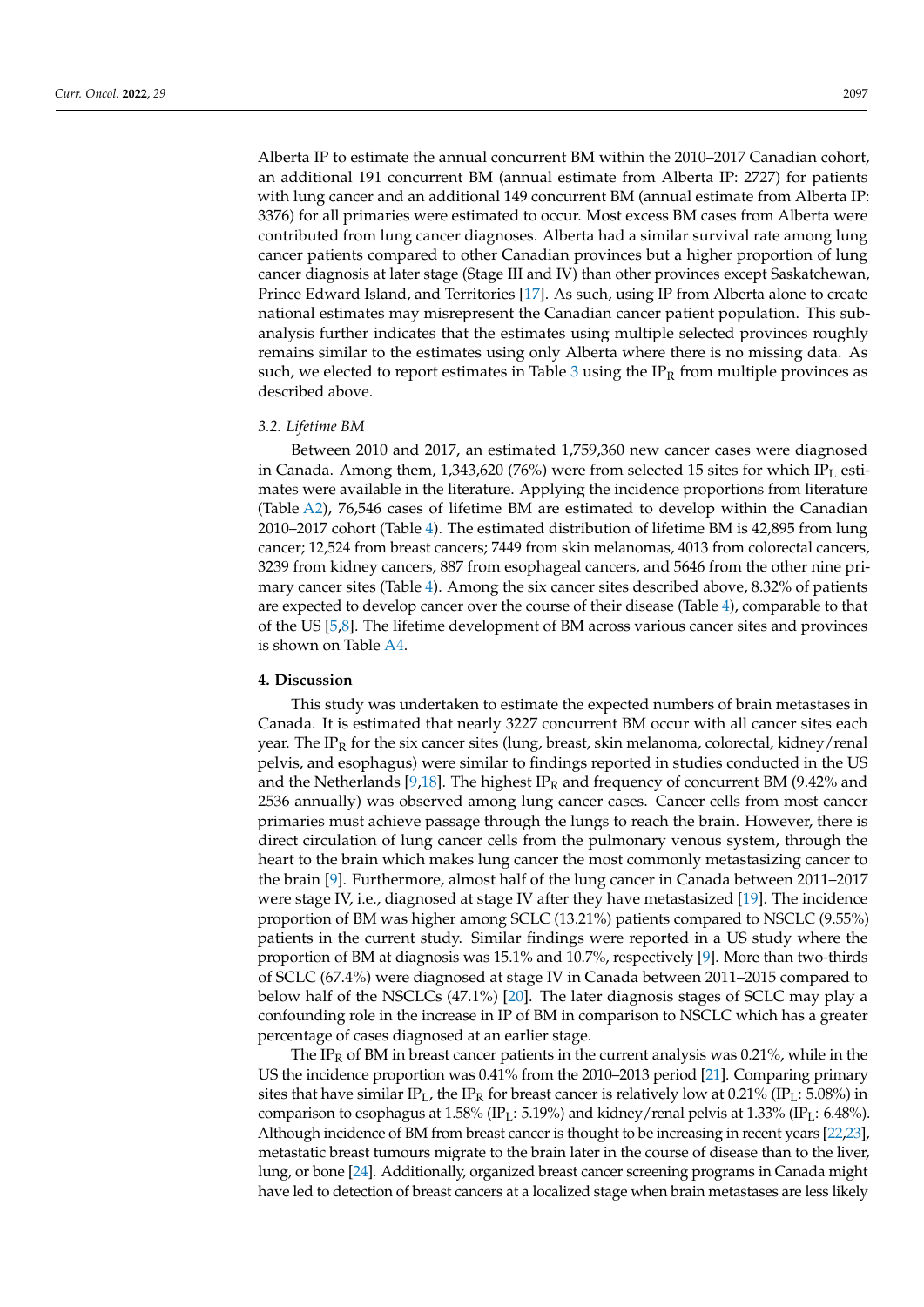to occur, as less than 5% of breast cancers were diagnosed at stage IV between 2011–2015 in Canada [\[20\]](#page-13-10). Among breast cancer patients, triple negative hormone receptor status ( $ER^{-}$ PR<sup>-</sup> HER2<sup>-</sup>) and HER2<sup>+</sup> showed a higher risk of developing BM at the time of diagnosis compared to ER<sup>+</sup> PR<sup>+</sup> HER2<sup>−</sup> breast cancers. Triple negative breast cancers comprise 10–15% of all breast cancers and have a higher incidence and earlier development of BM in comparison to other hormone receptor status [\[25](#page-13-15)[,26\]](#page-13-16). Analysis of SEER data among patients who received a breast cancer diagnosis from 2010 to 2014 showed that HER2<sup>+</sup> (1%) and triple negative breast cancer (0.7%) had higher incidence of BM than other subtypes  $[27]$ . HER2<sup>+</sup> and triple negative breast cancers had the highest rate of metastases in lung and liver compared to other subtypes. It is suggested that HER2 over-expression may be associated with increased propensity to migrate to the lungs or brain [\[28\]](#page-13-18).

The number of BM occurring from skin melanoma is the third highest in comparison to most other primary sites with a relatively high IP<sub>L</sub> of 6.88%. The higher propensity of melanoma to migrate to the brain—higher than any other primary site for tumours diagnosed at later stages—was also reported using the metropolitan Detroit Cancer surveillance system data [\[5\]](#page-12-4). A Canadian Cancer Society report showed that 14.3% of melanoma diagnosed between 2011–2015 were diagnosed at stage III or stage IV [\[17\]](#page-13-7). A study from Ontario, Canada found that among patients with metastatic melanoma who were tested for BRAF mutation, more than one-third (38.3%) tested positive [\[29\]](#page-13-19). The BRAF mutation causes constitutive activation of the MAPK/ERK pathways promoting rampant cell growth and division, and it has been suggested that inhibition of the B-Raf protein may be an important strategy in inhibiting advanced stages of metastatic melanoma disease [\[30\]](#page-13-20). Targeted therapies often work against metastatic lesions for a time among melanoma patients, however, BM eventually develop resistance to targeted therapies [\[31,](#page-13-21)[32\]](#page-13-22). Melanoma cells are suggested to adopt a phenotypic switching mechanism to resist the effect of drugs and gain a greater ability to metastasize under targeted therapy [\[31\]](#page-13-21). Among targeted therapies used, immunotherapy administration of anti-CTLA-4 antibodies has been described as leading to the uncommon occurrence of pseudoprogression of melanoma, potentially causing new lesions [\[33\]](#page-13-23). However, subsequent tumor repression is observed with this phenomenon. This may lead to false positives of BM diagnoses leading to overestimation of BM incidence cases with the increasing prevalence of immunotherapy usage.

This analysis showed that there are a high proportion of unknown status of BM at the time of diagnosis with greater than 15% missing for the six cancer sites: lung, breast, skin melanoma, colorectal, kidney/renal pelvis, and esophagus. Accurate coding and staging of cancer cases is a time-consuming process that requires highly trained cancer registrars with subject matter expertise in staging systems and cancer-specific factors. The varying degrees of missingness across province/territory likely reflects resource constraints, which limit person-time available to complete staging for all cancers. High quality data on metastases, and more broadly stage at diagnosis, is necessary for efficient health system planning, and monitoring the impacts of health system changes and service interruptions. This analysis highlights that there is an unacceptable amount of missing data across Canada and underscores the need to advocate for resources to support provincial/territorial cancer registries in capturing more complete data. The reporting of the Alberta Cancer Registry provides a snapshot of the distribution of BMs over all primaries that can be expected if all primary sites had BM documented.

Among the cancer patients with initial diagnosis of cancer in 15 primary cancer sites that commonly metastasize to the brain, 76,546 lifetime BM case (concurrent BM and those diagnosed during follow up) were estimated to occur within the 2010–2017 Canadian cohort equating to 5.70% of cohort. This is slightly over three times the number of primary malignant brain tumors diagnosed from 2010–2017 in Canada [\[34\]](#page-14-0). For estimating lifetime BM incidence, we included 76.4% of the newly diagnosed primary cancers between 2010 and 2017. As the remaining 23.6% of total new cases were not considered for this report due to previously mentioned reasons, the total lifetime BM cases within the total 2010–2017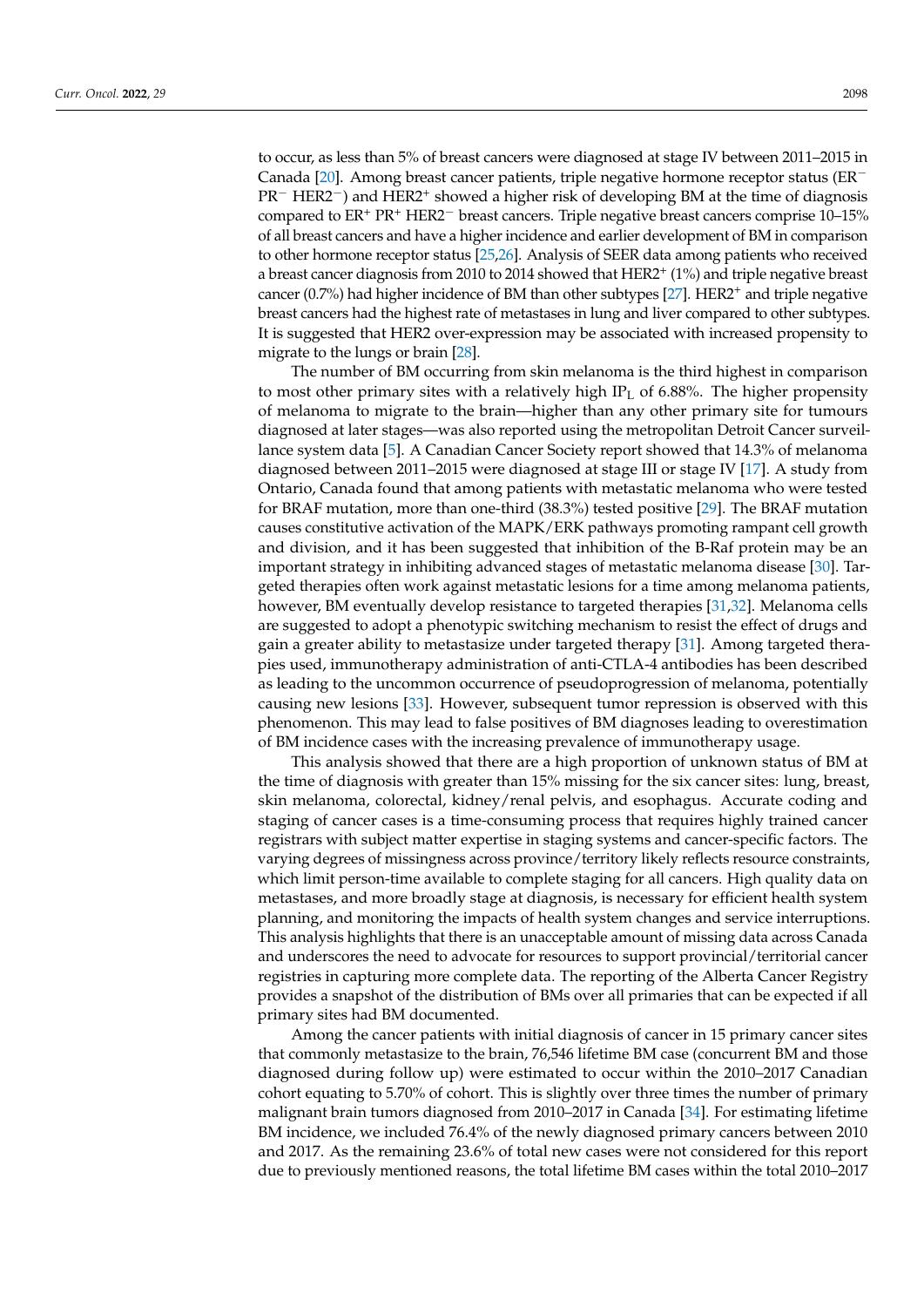Canadian cohort could not be estimated. The 76,546 lifetime BM cases calculated from the 15 sites are an underestimation of the total lifetime BM cases within the Canadian cohort.

The lack of consistent recording of brain metastases for all primary cancers across provinces limits the accuracy of estimates for concurrent incidence of site specific and overall BM. The potential under coverage for rare cancers (skin melanoma, esophagus, kidney, and others) would also result in an overall BM underestimation [\[35\]](#page-14-1). As we applied the same IP to all provinces of Canada (from literature for lifetime BM and from the CCR for concurrent BM) we may also be missing diversity among regions. The  $IP_R$  of BM at diagnosis from the selected province sample for lung, breast, skin melanoma, and colorectal cancer was lower than in the IP<sub>C</sub> estimate from the total sample. This might have caused underestimation of national and provincial estimates for BM of these cancer sites. The lower  $IP<sub>R</sub>$  in our selected sample may be due to higher IPs recorded in the excluded provinces creating a recording bias if recording routinely occurred when BM were present and not routinely recorded if this information was unknown or not present.

Accuracy of our lifetime estimates depends upon quality of data from selected studies. Since the paper describing  $IP<sub>L</sub>$  in Ontario by Habbous et. al. included a limited number of years, 2010 up to 2018, the estimation of the  $IP<sub>L</sub>$  we used might be lower than the underlying actual value [\[8\]](#page-12-7). This underestimation would lead to lower lifetime estimates. Additionally, since Quebec data after 2010 was not available, estimates for Quebec were based only on 2010 data while those for other provinces were based on the average of 8 years of data (2010–2017). Furthermore, as lifetime estimates of brain metastases only included 15 primary sites, there were primary cancer cases outside of the 15 primary sites analyzed (excluding CNS tumors) that were not included. The lifetime brain metastases of the total Canadian cohort from 2010–2017 could not be calculated due to this lack of information from the exclusion criteria as described above.

To our knowledge, national level estimates for concurrent or lifetime BM for primary cancer types have not been previously published in Canada. Our report gives important information about a group of patients that have a significant need for supportive or palliative care which may incur high health-care costs. More research is needed to understand risk factors for BM, examine factors influencing survival of patients with BM, and understand the changing distributions of BM by patient and disease characteristics. As such, provincial cancer registries need support to improve the standardization of BM data collection. Estimating frequency of BM by population sub-groups will facilitate specialty care centers to plan patient services. With changes in patterns of primary cancer incidence, population dynamics, emerging treatment methods and access to care, population level BM incidence in Canada needs to be regularly monitored.

# **5. Conclusions**

Using Canadian Cancer registry data and recent clinical experience from the literature, we present the first national estimates of BM incidence. The proportion (IP) of concurrent metastases to the brain were: lung cancer (9.42%), esophageal (1.58%), kidney/renal pelvis  $(1.33\%)$ , skin melanoma  $(0.73\%)$ , colorectal  $(0.22\%)$ , and breast  $(0.21\%)$  cancers. Both the refined IP and actual numbers of patients with metastases to the brain at diagnosis were highest for lung cancer (n = 2536). It is estimated that over 3227 individuals with concurrent brain metastases among new cancer diagnoses present annually. Using the available clinical and population data, we estimate that approximately 76,546 BM patients will be diagnosed in the 2010–2017 Canadian cancer cohort over their lifetime. This is an underestimate as were limited to the 15 primary sites with lifetime estimates for these secondary tumours.

We previously estimated that approximately 2500 individuals with malignant brain tumours are newly diagnosed each year in Canada [\[34\]](#page-14-0), with a total of 20,000 malignant brain tumour diagnosis between 2010 to 2017. These current findings indicate that another 76,546 individuals with other types of cancer will present with subsequent brain metastases creating approximately 96,546 malignant brain tumour patients within the lifetimes of the 2010–2017 cohort for neuro-oncology specialists to address. Future estimates will include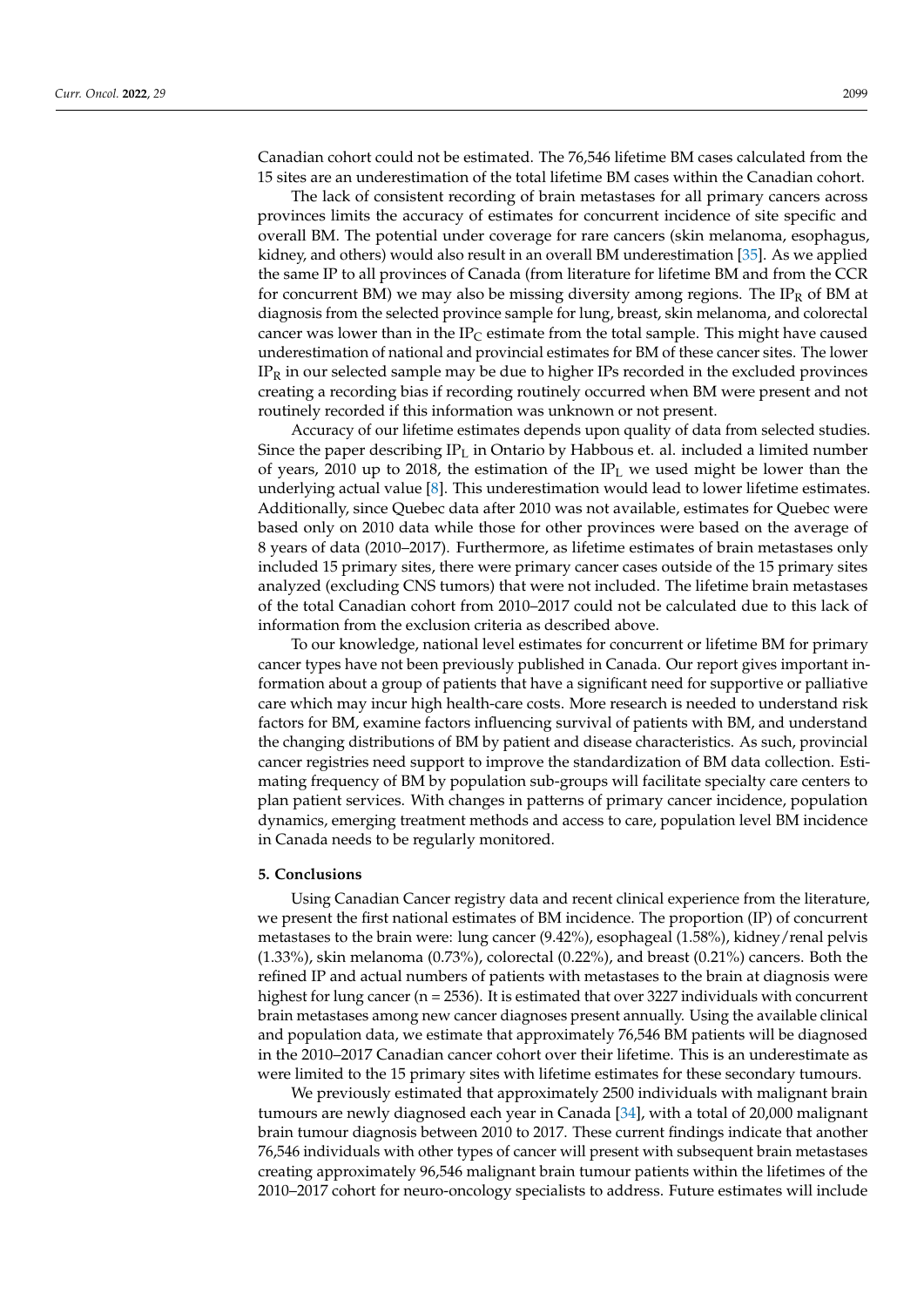those patients with an initial non-malignant brain tumour diagnosis. With changes in patterns of primary cancer incidence, population dynamics, emerging treatment methods, and access to care, population level BM incidence in Canada needs to be regularly monitored. With the continual emergence of new data on brain metastases, we encourage the CCR to work towards standardizing the way these data are collected.

**Author Contributions:** Conceptualization, F.G.D. and E.V.W.; methodology, E.V.W., Y.R.P., F.G.D., Y.Y. and J.L.L.; software, J.L.L. and Y.R.P.; validation, J.L.L., Y.Y., F.G.D. and Y.R.P.; formal analysis, J.L.L. and Y.R.P.; investigation, J.L.L.; resources, Y.Y.; data curation, J.L.L.; writing—original draft preparation, Y.R.P., E.V.W. and J.L.L.; writing—review and editing, J.L.L., Y.Y., F.G.D., E.V.W. and Y.R.P.; visualization, J.L.L. and Y.R.P.; supervision, F.G.D., Y.Y. and E.V.W.; project administration, F.G.D., Y.Y. and E.V.W.; funding acquisition, F.G.D., E.V.W. and Y.Y. All authors have read and agreed to the published version of the manuscript.

**Funding:** This research was funded by the Brain Tumor Foundation of Canada.

**Institutional Review Board Statement:** The study was conducted in accordance with the Declaration of Helsinki and approved by the Ethics Committee of the University of Alberta Ethics (HREBA.CC-18-0075).

**Informed Consent Statement:** Not applicable.

**Data Availability Statement:** Third Party Data: Restrictions apply to the availability of these data. Data was obtained from the Canadian Cancer Registry and are available from the Research Data Center program with the permission of Statistics Canada.

**Acknowledgments:** Although the research and analysis are based on data from Statistics Canada, the opinions expressed do not represent the views of Statistics Canada. We would like to thank the staff at the Brain Tumor Foundation of Canada for their generous support. The funders had no role in the design, analysis, interpretation of the findings or writing of the manuscript.

**Conflicts of Interest:** The authors declare no conflict of interest.

# <span id="page-9-1"></span>**Appendix A**

<span id="page-9-0"></span>**Table A1.** Cancer Definitions by SEER ICD-O-3 codes.

| Cancer                                                        | ICD-O-3(Site/Type)                                             |
|---------------------------------------------------------------|----------------------------------------------------------------|
| Lung                                                          | C340-C343, C348-349                                            |
| <b>Breast</b>                                                 | C500-C506, C508-509                                            |
| Skin melanoma                                                 | C440-C449                                                      |
| Colorectal                                                    | C180-C189, C199, C209                                          |
| Kidney/Renal pelvis                                           | C649, C659                                                     |
| Esophagus                                                     | C150-C155, C158, C159                                          |
| Stomach                                                       | C160-C166, C168-C169                                           |
| Liver                                                         | C <sub>220</sub>                                               |
| Uterus                                                        | C540-C543, C548-C549, C559                                     |
| Ovary                                                         | C <sub>569</sub>                                               |
| Prostate                                                      | C <sub>619</sub>                                               |
| <b>Testes</b>                                                 | C620-C621, C629                                                |
| Urinary bladder                                               | C670-C679                                                      |
| Thyroid                                                       | C739                                                           |
|                                                               | 9590-9597, 9670-9719, 9724-9729, 9735, 9737, 9738              |
| Non-Hodgkin lymphoma                                          | 9811-9818, 9823, 9827, 9837 all sites except C42.0,.1,.4       |
|                                                               | Adenocarcinoma: 8140, 8211, 8230-8231, 8250-8260, 8323,        |
|                                                               | 8480-8490, 8550-8551, 8570-8574, 8576                          |
| Lung: NSCLC                                                   | Squamous cell carcinoma: 8050-8078 and 8083-8084               |
|                                                               | Large cell lung carcinoma: 8010-8012, 8014-8031, 8035,         |
|                                                               | 8046, 8310.                                                    |
| Lung: SCLC                                                    | 8041-8045                                                      |
| Breast: ER <sup>-</sup> , PR <sup>-</sup> , HER2 <sup>-</sup> | Collaborative stage site-specific factor 16: 000               |
|                                                               | Collaborative stage site-specific factor 16: 001, 101,011, and |
| Breast: HER2 <sup>+</sup>                                     | 111                                                            |
| Breast: $ER^+$ , $PR^+$ , $HER2^-$                            | Collaborative stage site-specific factor 16: 110.              |
|                                                               |                                                                |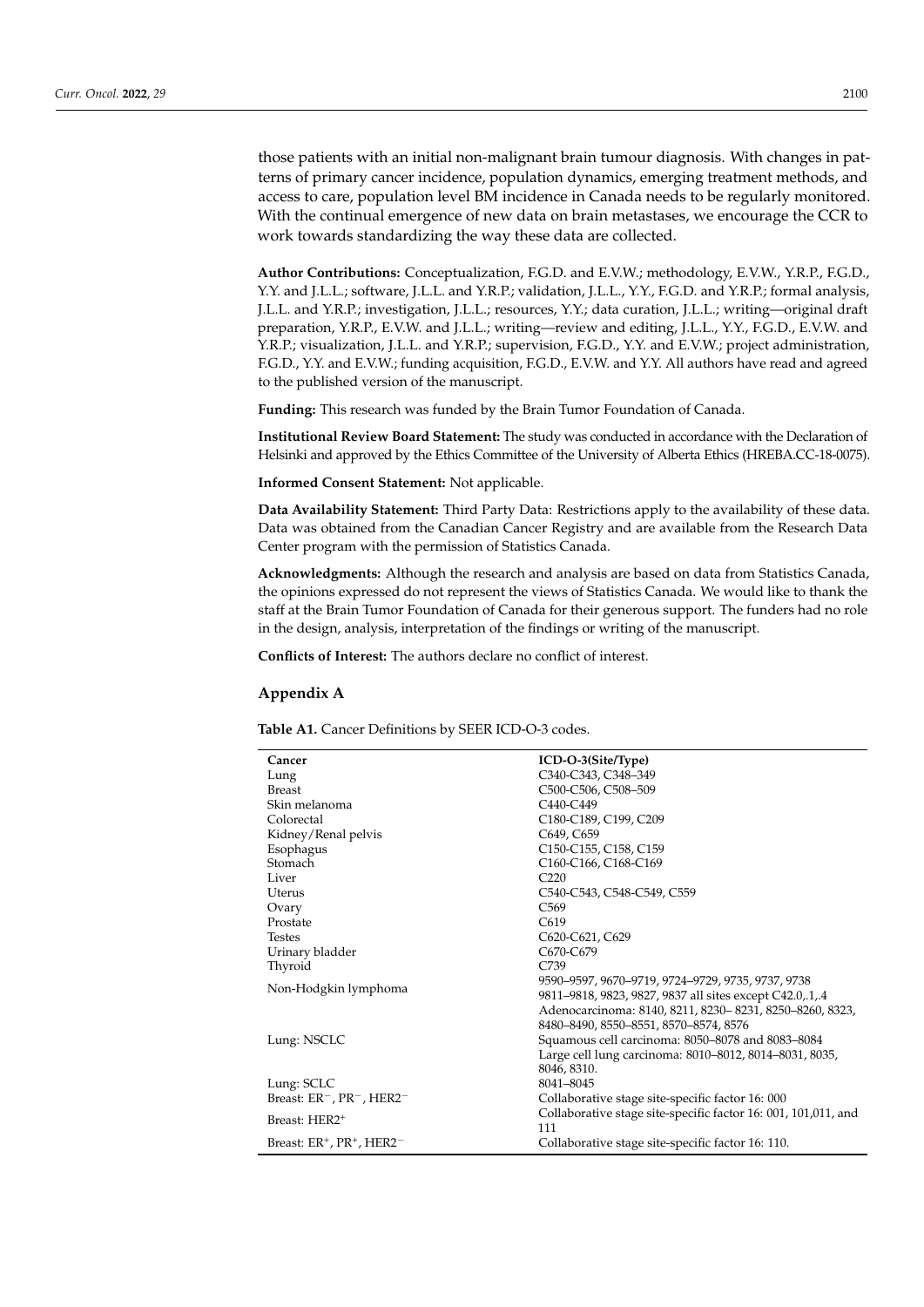| Authors,<br>Year            | Country/<br>Region                           | <b>Study Time</b><br>Period | <b>Study Population</b>                                                                       | <b>Primary Site</b>                                              | Median (IQR) Duration<br>to BM Onset (Months)                       | IP <sub>L</sub><br>(%) |
|-----------------------------|----------------------------------------------|-----------------------------|-----------------------------------------------------------------------------------------------|------------------------------------------------------------------|---------------------------------------------------------------------|------------------------|
|                             |                                              |                             |                                                                                               | Lung                                                             | ns                                                                  | 19.92                  |
| Barnholtz-                  | Detroit,                                     |                             | Patients diagnosed with                                                                       | <b>Breast</b>                                                    | ns                                                                  | 5.08                   |
| Sloan et al.,               | Michigan,                                    | 1973-2001                   | primary cancer,                                                                               | Melanoma                                                         | ns                                                                  | 6.88                   |
| 2004 [5]                    | <b>USA</b>                                   |                             | population-based study                                                                        | Colorectal                                                       | ns                                                                  | 1.82                   |
|                             |                                              |                             | with chart review                                                                             | Kidney                                                           | ns                                                                  | 6.48                   |
|                             |                                              |                             |                                                                                               | Esophagus                                                        | 5.9(1.1, 13.7)                                                      | 5.19                   |
|                             |                                              |                             |                                                                                               | Liver                                                            | 12.8(1.1, 29.4)                                                     | 1.02                   |
|                             |                                              |                             | Adult Ontario residents                                                                       | Non-Hodgkin                                                      | Nodal: 7.8 (3.5, 13.6)                                              | 1.86                   |
|                             |                                              |                             | with valid health card                                                                        | lymphoma                                                         | Extranodal: 6.7 (2.2, 13.6)                                         |                        |
| Habbous                     | Ontario,                                     |                             | number diagnosed with                                                                         | Ovary                                                            | 20.5 (13.0, 40.5)                                                   | 2.06                   |
| et al., 2020 [8]            | Canada                                       | 2010-2019                   | primary cancer within                                                                         | Prostate                                                         | 21.6 (7.2, 44.8)                                                    | 0.66                   |
|                             |                                              |                             | the Ontario Cancer                                                                            | <b>Testes</b>                                                    | 5.6(1.5, 9.0)                                                       | 1.30                   |
|                             |                                              |                             | Registry                                                                                      | Thyroid                                                          | 18.1(5.3, 40.6)                                                     | 0.48                   |
|                             |                                              |                             |                                                                                               | Urinary                                                          | 11.0 (4.6, 20.2)                                                    | 1.35                   |
|                             |                                              |                             |                                                                                               | Bladder                                                          |                                                                     |                        |
|                             |                                              |                             |                                                                                               | Uterus                                                           | 14.9(6.5, 32.3)                                                     | 1.30                   |
|                             |                                              |                             |                                                                                               | Stomach                                                          | 8.8 (1.3, 19.0)                                                     | 2.14                   |
|                             |                                              |                             |                                                                                               |                                                                  | ns                                                                  | 17.94                  |
| Gonclaves                   | Detroit,                                     |                             | Patients diagnosed with<br>nonmetastatic first<br>primary lung cancer in                      | Lung, SCLC                                                       | ns                                                                  | 8.91                   |
| et al., 2016<br>$[15]$      | Michigan,<br><b>USA</b>                      | 1973-2011                   | the Metropolitan Detroit<br>Surveillance,<br>Epidemiology, and End<br>Results (SEER) registry | Lung,<br><b>NSCLC</b>                                            |                                                                     |                        |
|                             |                                              |                             | Women with clinical                                                                           | Breast, ER <sup>-</sup><br>$PR^-$ HER2 <sup><math>-</math></sup> | 37.1 (8.9, 58.7)                                                    | 5.85                   |
| Arvold et al.,<br>2012 [16] | Boston,<br>Mas-<br>sachusetts,<br><b>USA</b> | 1997-2006                   | stage I or II invasive<br>breast cancer who<br>received breast<br>conserving therapy          | Breast, HER2 <sup>+</sup>                                        | Luminal-HER2:<br>55.0 (24.3-102.8)<br>HER2:<br>34.5 (18.9-107.6)    | 5.63                   |
|                             |                                              |                             |                                                                                               | Breast, ER+ PR+<br>$HER2^-$                                      | Luminal A:<br>65.7 (27.4-76.7)<br>Luminal B:<br>$63.7(7.6 - 106.1)$ | 1.54                   |

<span id="page-10-1"></span>**Table A2.** Lifetime incidence proportion (IPL) of BM from selected studies by site of cancer.

ns: not specified.

<span id="page-10-0"></span>

| <b>Table A3.</b> Average annual estimates of concurrent brain metastases by provinces/territories among |  |  |
|---------------------------------------------------------------------------------------------------------|--|--|
| cancer patients diagnosed in Canada (2010–2017) by selected primary cancer sites.                       |  |  |

| Number           | Cancer                 | Region/Province      |         |         |          |                |         |                            |                    |       |  |
|------------------|------------------------|----------------------|---------|---------|----------|----------------|---------|----------------------------|--------------------|-------|--|
| of Cases         | <b>Sites</b>           | Eastern<br>Provinces | Ouebec* | Ontario | Manitoba | Saskatchewan   | Alberta | <b>British</b><br>Columbia | <b>Territories</b> | Total |  |
|                  | Lung                   | 225                  | 735     | 907     | 86       | 74             | 202     | 302                        | 6                  | 2536  |  |
|                  | <b>Breast</b>          | 5                    | 16      | 26      | 2        | 2              | 6       | 8                          | $\mathbf{0}$       | 65    |  |
|                  | Skin<br>melanoma       | 9                    | 11      | 52      | 3        | 2              | 9       | 13                         | $\theta$           | 99    |  |
| Concurrent<br>BM | Colorectal             | 6                    | 14      | 22      | 3        | $\overline{2}$ | 5       | 7                          | $\mathbf{0}$       | 59    |  |
|                  | Kidney/Renal<br>Pelvis | 8                    | 20      | 31      | 3        | 3              | 8       | 10                         | $\boldsymbol{0}$   | 83    |  |
|                  | Esophagus              | 3                    | 7       | 14      |          |                | 3       | 5                          | $\boldsymbol{0}$   | 34    |  |
|                  | All other<br>sites     | 25                   | 82      | 146     | 12       | 10             | 33      | 44                         |                    | 352   |  |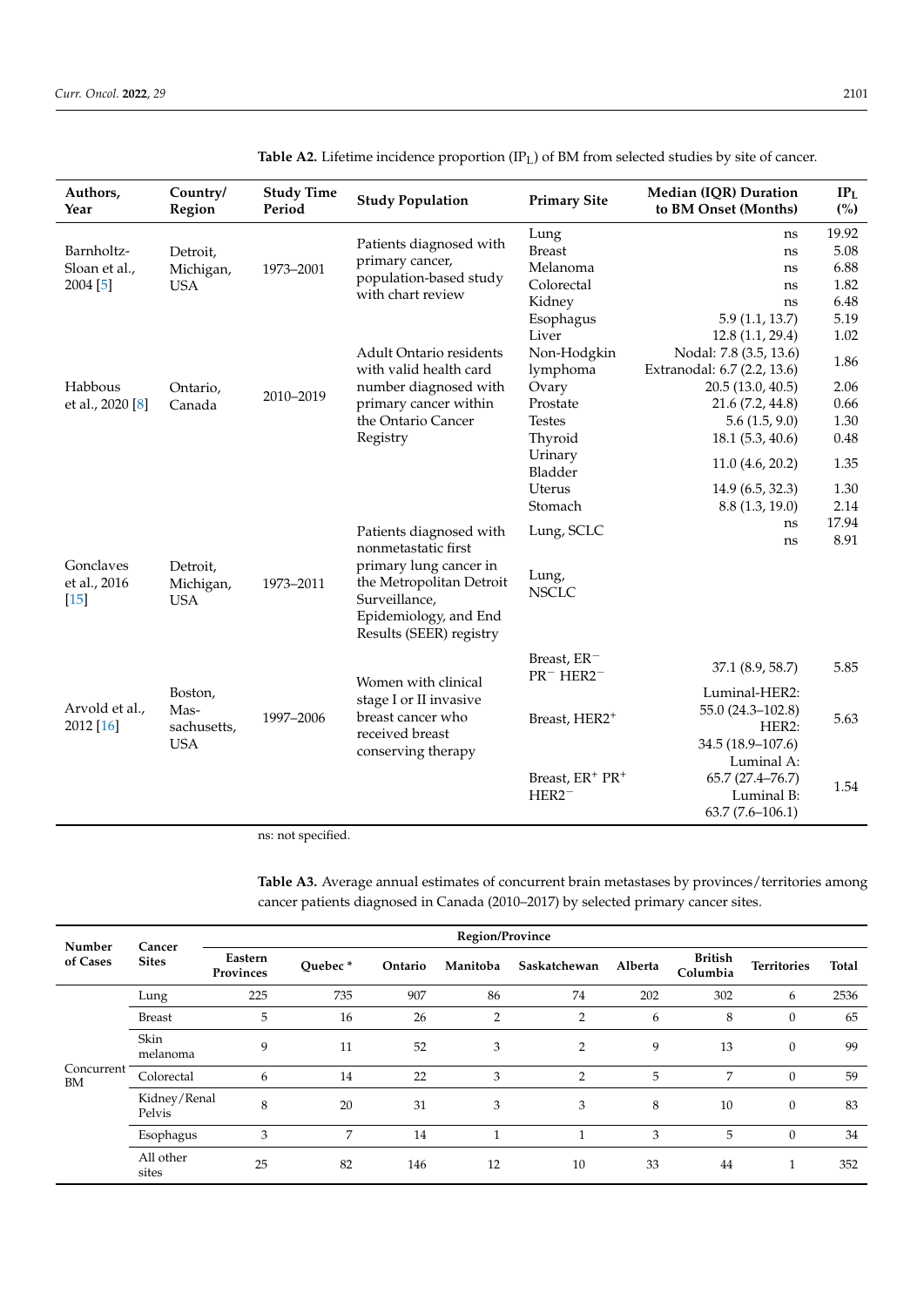|                    | Region/Province |                           |         |          |              |         |                            |                    |              |  |
|--------------------|-----------------|---------------------------|---------|----------|--------------|---------|----------------------------|--------------------|--------------|--|
| <b>Sites</b>       | Eastern         | Ouebec*                   | Ontario | Manitoba | Saskatchewan | Alberta | <b>British</b><br>Columbia | <b>Territories</b> | <b>Total</b> |  |
| Total              | 280             | 884                       | 1198    | 110      | 93           | 265     | 390                        | 7                  | 3227         |  |
| Lung               | 2384            | 7803                      | 9625    | 911      | 784          | 2141    | 3209                       | 60                 | 26,917       |  |
| <b>Breast</b>      | 2258            | 7485                      | 12,222  | 994      | 858          | 2901    | 4041                       | 59                 | 30,818       |  |
| Skin<br>melanoma   | 1191            | 1450                      | 7106    | 459      | 285          | 1189    | 1842                       | 11                 | 13,533       |  |
| Colorectal         | 2503            | 6548                      | 9898    | 1208     | 969          | 2326    | 3311                       | 64                 | 26,825       |  |
| Pelvis             | 629             | 1481                      | 2358    | 254      | 210          | 584     | 718                        | 14                 | 6249         |  |
| Esophagus          | 178             | 420                       | 907     | 68       | 56           | 193     | 311                        | 6                  | 2137         |  |
| All other<br>sites | 8136            | 26,483                    | 47,078  | 3865     | 3069         | 10,520  | 14,109                     | 178                | 113,435      |  |
| Total              | 17,278          | 51,671                    | 89,192  | 7760     | 6230         | 19,853  | 27,540                     | 392                | 219,915      |  |
|                    | Cancer          | Provinces<br>Kidney/Renal |         |          |              |         |                            |                    |              |  |

**Table A3.** *Cont.*

\* Due to unavailability of data, annual average estimates for Quebec used 2010 frequencies adjusted for population growth.

<span id="page-11-0"></span>**Table A4.** Average number of lifetime brain metastases by provinces/territories among cancer patients diagnosed in Canada (2010–2017) by primary cancer sites.

| Number      |                                  |                      |         |         |                | Region/Province |         |                            |                    |        |
|-------------|----------------------------------|----------------------|---------|---------|----------------|-----------------|---------|----------------------------|--------------------|--------|
| of<br>Cases | Cancer<br><b>Sites</b>           | Eastern<br>Provinces | Quebec* | Ontario | Manitoba       | Saskatchewan    | Alberta | <b>British</b><br>Columbia | <b>Territories</b> | Total  |
|             | Lung                             | 3799                 | 12,435  | 15,338  | 1451           | 1250            | 3412    | 5113                       | 96                 | 42,895 |
|             | <b>Breast</b>                    | 918                  | 3042    | 4967    | 404            | 349             | 1179    | 1642                       | 24                 | 12,524 |
|             | Skin<br>melanoma                 | 656                  | 798     | 3911    | 253            | 157             | 654     | 1014                       | 6                  | 7449   |
|             | Colorectal                       | 364                  | 954     | 1441    | 176            | 141             | 339     | 482                        | 9                  | 3906   |
|             | Kidney                           | 326                  | 768     | 1222    | 132            | 109             | 303     | 372                        | $\overline{7}$     | 3239   |
|             | Esophagus                        | 74                   | 174     | 377     | 28             | 23              | 80      | 129                        | $\overline{2}$     | 887    |
|             | Stomach                          | 53                   | 150     | 300     | 24             | 20              | 51      | 77                         | $\mathbf{1}$       | 675    |
| Lifetime    | Liver                            | 10                   | 36      | 78      | 5              | $\overline{4}$  | 18      | 33                         | $\mathbf{0}$       | 184    |
| <b>BM</b>   | Uterus                           | 48                   | 136     | 267     | 27             | 18              | 60      | 80                         | $\mathbf{1}$       | 637    |
|             | Ovary                            | 39                   | 144     | 200     | 20             | 17              | 46      | 74                         | $\mathbf{1}$       | 541    |
|             | Prostate                         | 96                   | 238     | 451     | 37             | 36              | 122     | 160                        | $\overline{2}$     | 1142   |
|             | <b>Testes</b>                    | $\overline{7}$       | 23      | 47      | $\overline{4}$ | $\overline{4}$  | 15      | 16                         | $\mathbf{0}$       | 116    |
|             | Urinary<br>bladder               | 88                   | 304     | 435     | 35             | 33              | 96      | 148                        | $\mathbf{1}$       | 1139   |
|             | Thyroid<br>gland                 | 15                   | 50      | 119     | 6              | $\overline{4}$  | 19      | 17                         | $\mathbf{0}$       | 229    |
|             | Non-<br>Hodgkin<br>lym-<br>phoma | 75                   | 290     | 346     | 35             | 26              | 86      | 122                        | $\overline{2}$     | 982    |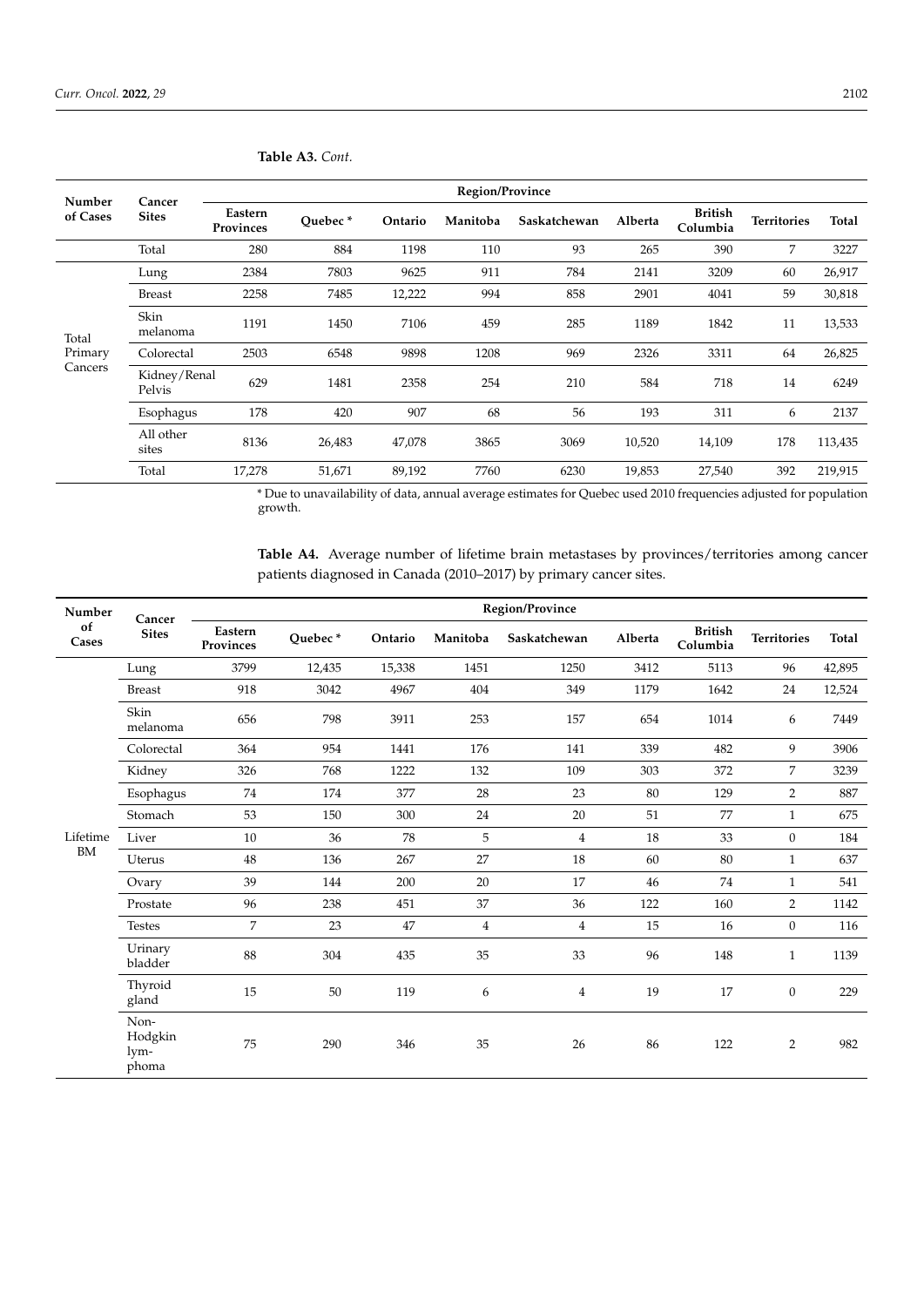| Number<br>of<br>Cases            | Cancer<br><b>Sites</b>           | Region/Province      |         |         |          |              |         |                            |                    |           |
|----------------------------------|----------------------------------|----------------------|---------|---------|----------|--------------|---------|----------------------------|--------------------|-----------|
|                                  |                                  | Eastern<br>Provinces | Ouebec* | Ontario | Manitoba | Saskatchewan | Alberta | <b>British</b><br>Columbia | <b>Territories</b> | Total     |
|                                  | Total of 15<br>sites             | 6567                 | 19,543  | 29,499  | 2636     | 2190         | 6478    | 9479                       | 154                | 76,546    |
| Total<br>Pri-<br>mary<br>Cancers | Lung                             | 19,070               | 62,425  | 77,000  | 7285     | 6275         | 17,130  | 25,670                     | 480                | 215,335   |
|                                  | <b>Breast</b>                    | 18,065               | 59,880  | 97,775  | 7955     | 6865         | 23,205  | 32,325                     | 475                | 246,545   |
|                                  | Skin<br>melanoma                 | 9530                 | 11,600  | 56,845  | 3675     | 2280         | 9510    | 14,735                     | 90                 | 108,265   |
|                                  | Colorectal                       | 20,020               | 52,395  | 79,180  | 9665     | 7755         | 18,605  | 26,485                     | 510                | 214,615   |
|                                  | Kidney                           | 5035                 | 11,845  | 18,865  | 2035     | 1680         | 4675    | 5745                       | 110                | 49,990    |
|                                  | Esophagus                        | 1425                 | 3360    | 7255    | 540      | 445          | 1540    | 2485                       | 45                 | 17,095    |
|                                  | Stomach                          | 2460                 | 7010    | 14,020  | 1105     | 930          | 2365    | 3580                       | 65                 | 31,535    |
|                                  | Liver                            | 985                  | 3525    | 7680    | 500      | 375          | 1745    | 3220                       | 40                 | 18,070    |
|                                  | Uterus                           | 3715                 | 10,495  | 20,530  | 2095     | 1370         | 4600    | 6145                       | 75                 | 49,025    |
|                                  | Ovary                            | 1905                 | 7010    | 9695    | 985      | 815          | 2215    | 3585                       | 40                 | 26,250    |
|                                  | Prostate                         | 14,515               | 36,110  | 68,400  | 5550     | 5445         | 18,415  | 24,295                     | 260                | 172,990   |
|                                  | <b>Testes</b>                    | 520                  | 1805    | 3595    | 340      | 280          | 1150    | 1205                       | 35                 | 8930      |
|                                  | Urinary<br>bladder               | 6495                 | 22,500  | 32,200  | 2590     | 2455         | 7095    | 10,955                     | 100                | 84,390    |
|                                  | Thyroid<br>gland                 | 3090                 | 10,410  | 24,750  | 1180     | 820          | 4010    | 3480                       | 55                 | 47,795    |
|                                  | Non-<br>Hodgkin<br>lym-<br>phoma | 4055                 | 15,575  | 18,620  | 1860     | 1415         | 4615    | 6565                       | 85                 | 52,790    |
|                                  | Total of 15<br>sites             | 110,885              | 315,945 | 536,410 | 47,360   | 39,205       | 120,875 | 170,475                    | 2465               | 1,343,620 |

**Table A4.** *Cont.*

\* Due to unavailability of data, annual average estimates Quebec used 2010 frequencies adjusted for population growth.

#### **References**

- <span id="page-12-0"></span>1. Chamberlain, M.C.; Baik, C.S.; Gadi, V.K.; Bhatia, S.; Chow, L.Q.M. Systemic Therapy of Brain Metastases: Non–Small Cell Lung Cancer, Breast Cancer, and Melanoma. *Neuro-Oncology* **2017**, *19*, i1–i24. [\[CrossRef\]](http://doi.org/10.1093/neuonc/now197) [\[PubMed\]](http://www.ncbi.nlm.nih.gov/pubmed/28031389)
- <span id="page-12-1"></span>2. Saria, M.; Piccioni, D.; Carter, J.; Orosco, H.; Turpin, T.; Kesari, S. Current Perspectives in the Management of Brain Metastases. *Clin. J. Oncol. Nurs.* **2015**, *19*, 475–478. [\[CrossRef\]](http://doi.org/10.1188/15.CJON.475-478) [\[PubMed\]](http://www.ncbi.nlm.nih.gov/pubmed/26207714)
- <span id="page-12-2"></span>3. Fox, B.D.; Cheung, V.J.; Patel, A.J.; Suki, D.; Rao, G. Epidemiology of Metastatic Brain Tumors. *Neurosurg. Clin. North Am.* **2011**, *22*, 1–6. [\[CrossRef\]](http://doi.org/10.1016/j.nec.2010.08.007) [\[PubMed\]](http://www.ncbi.nlm.nih.gov/pubmed/21109143)
- <span id="page-12-3"></span>4. Davis, F.G.; Dolecek, T.A.; McCarthy, B.J.; Villano, J.L. Toward Determining the Lifetime Occurrence of Metastatic Brain Tumors Estimated from 2007 United States Cancer Incidence Data. *Neuro-Oncology* **2012**, *14*, 1171–1177. [\[CrossRef\]](http://doi.org/10.1093/neuonc/nos152)
- <span id="page-12-4"></span>5. Barnholtz-Sloan, J.S.; Sloan, A.E.; Davis, F.G.; Vigneau, F.D.; Lai, P.; Sawaya, R.E. Incidence Proportions of Brain Metastases in Patients Diagnosed (1973 to 2001) in the Metropolitan Detroit Cancer Surveillance System. *J. Clin. Oncol.* **2004**, *22*, 2865–2872. [\[CrossRef\]](http://doi.org/10.1200/JCO.2004.12.149)
- <span id="page-12-5"></span>6. Smedby, K.E.; Brandt, L.; Bäcklund, M.L.; Blomqvist, P. Brain Metastases Admissions in Sweden between 1987 and 2006. *Br. J. Cancer* **2009**, *101*, 1919–1924. [\[CrossRef\]](http://doi.org/10.1038/sj.bjc.6605373)
- <span id="page-12-6"></span>7. Villano, J.L.; Durbin, E.B.; Normandeau, C.; Thakkar, J.P.; Moirangthem, V.; Davis, F.G. Incidence of Brain Metastasis at Initial Presentation of Lung Cancer. *Neuro-oncology* **2015**, *17*, 122–128. [\[CrossRef\]](http://doi.org/10.1093/neuonc/nou099)
- <span id="page-12-7"></span>8. Habbous, S.; Forster, K.; Darling, G.; Jerzak, K.; Holloway, C.M.B.; Sahgal, A.; Das, S. Incidence and Real-World Burden of Brain Metastases from Solid Tumors and Hematologic Malignancies in Ontario: A Population-Based Study. *Neuro-Oncol. Adv.* **2021**, *3*, vdaa178. [\[CrossRef\]](http://doi.org/10.1093/noajnl/vdaa178)
- <span id="page-12-8"></span>9. Kromer, C.; Xu, J.; Ostrom, Q.T.; Gittleman, H.; Kruchko, C.; Sawaya, R.; Barnholtz-Sloan, J.S. Estimating the Annual Frequency of Synchronous Brain Metastasis in the United States 2010–2013: A Population-Based Study. *J. Neurooncol.* **2017**, *134*, 55–64. [\[CrossRef\]](http://doi.org/10.1007/s11060-017-2516-7)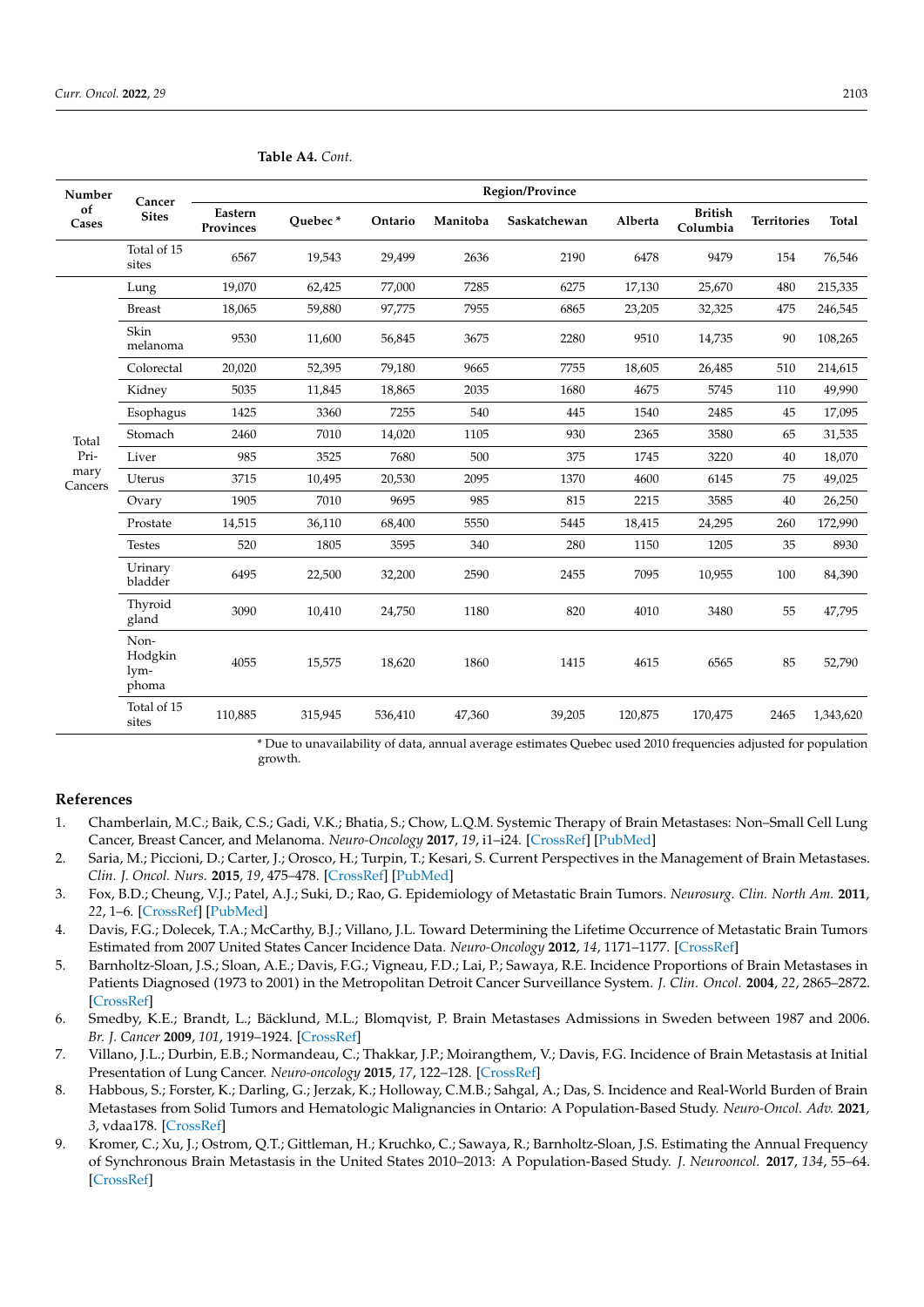- <span id="page-13-0"></span>10. Berghoff, A.S.; Schur, S.; Füreder, L.M.; Gatterbauer, B.; Dieckmann, K.; Widhalm, G.; Hainfellner, J.; Zielinski, C.C.; Birner, P.; Bartsch, R.; et al. Descriptive Statistical Analysis of a Real Life Cohort of 2419 Patients with Brain Metastases of Solid Cancers. *ESMO Open* **2016**, *1*, e000024. [\[CrossRef\]](http://doi.org/10.1136/esmoopen-2015-000024)
- <span id="page-13-1"></span>11. Soffietti, R.; Abacioglu, U.; Baumert, B.; Combs, S.E.; Kinhult, S.; Kros, J.M.; Marosi, C.; Metellus, P.; Radbruch, A.; Villa Freixa, S.S.; et al. Diagnosis and Treatment of Brain Metastases from Solid Tumors: Guidelines from the European Association of Neuro-Oncology (EANO). *Neuro-Oncology* **2017**, *19*, 162–174. [\[CrossRef\]](http://doi.org/10.1093/neuonc/now241) [\[PubMed\]](http://www.ncbi.nlm.nih.gov/pubmed/28391295)
- <span id="page-13-2"></span>12. Klos, K.J.; O'Neill, B.P. Brain Metastases. *Neurologist* **2004**, *10*, 31–46. [\[CrossRef\]](http://doi.org/10.1097/01.nrl.0000106922.83090.71) [\[PubMed\]](http://www.ncbi.nlm.nih.gov/pubmed/14720313)
- <span id="page-13-3"></span>13. Lowery, F.J.; Yu, D. Brain Metastasis: Unique Challenges and Open Opportunities. *Biochim. Biophys. Acta (BBA)—Rev. Cancer* **2017**, *1867*, 49–57. [\[CrossRef\]](http://doi.org/10.1016/j.bbcan.2016.12.001)
- <span id="page-13-4"></span>14. Government of Canada, S.C. Canadian Cancer Registry (CCR). Available online: [https://www23.statcan.gc.ca/imdb/p2SV.pl?](https://www23.statcan.gc.ca/imdb/p2SV.pl?Function=getSurvey&SDDS=3207) [Function=getSurvey&SDDS=3207](https://www23.statcan.gc.ca/imdb/p2SV.pl?Function=getSurvey&SDDS=3207) (accessed on 1 February 2022).
- <span id="page-13-5"></span>15. Goncalves, P.H.; Peterson, S.L.; Vigneau, F.D.; Shore, R.D.; Quarshie, W.O.; Islam, K.; Schwartz, A.G.; Wozniak, A.J.; Gadgeel, S.M. Risk of Brain Metastases in Patients with Nonmetastatic Lung Cancer: Analysis of the Metropolitan Detroit Surveillance, Epidemiology, and End Results (SEER) Data. *Cancer* **2016**, *122*, 1921–1927. [\[CrossRef\]](http://doi.org/10.1002/cncr.30000) [\[PubMed\]](http://www.ncbi.nlm.nih.gov/pubmed/27062154)
- <span id="page-13-6"></span>16. Arvold, N.D.; Oh, K.S.; Niemierko, A.; Taghian, A.G.; Lin, N.U.; Abi-Raad, R.F.; Sreedhara, M.; Harris, J.R.; Alexander, B.M. Brain Metastases after Breast-Conserving Therapy and Systemic Therapy: Incidence and Characteristics by Biologic Subtype. *Breast Cancer Res. Treat.* **2012**, *136*, 153–160. [\[CrossRef\]](http://doi.org/10.1007/s10549-012-2243-x)
- <span id="page-13-7"></span>17. Canadian Cancer Statistics 2018; Canadian Cancer Statistics Advisory Committee in collaboration with the Canadian Cancer Society, Statistics Canada and the Public Health Agency of Canada. 2018. Available online: [https://www150.statcan.gc.ca/n1](https://www150.statcan.gc.ca/n1/daily-quotidien/180612/dq180612e-eng.htm) [/daily-quotidien/180612/dq180612e-eng.htm](https://www150.statcan.gc.ca/n1/daily-quotidien/180612/dq180612e-eng.htm) (accessed on 16 March 2022).
- <span id="page-13-8"></span>18. Schouten, L.J.; Rutten, J.; Huveneers, H.A.M.; Twijnstra, A. Incidence of Brain Metastases in a Cohort of Patients with Carcinoma of the Breast, Colon, Kidney, and Lung and Melanoma. *Cancer* **2002**, *94*, 2698–2705. [\[CrossRef\]](http://doi.org/10.1002/cncr.10541)
- <span id="page-13-9"></span>19. Canadian Cancer Statistics 2021; Canadian Cancer Statistics Advisory Committee in collaboration with the Canadian Cancer Society, Statistics Canada and the Public Health Agency of Canada. 2021. Available online: [https://www.canada.ca/en/public](https://www.canada.ca/en/public-health/services/reports-publications/health-promotion-chronic-disease-prevention-canada-research-policy-practice/vol-41-no-11-2021/canadian-cancer-statistics-2021.html)[health/services/reports-publications/health-promotion-chronic-disease-prevention-canada-research-policy-practice/vol-41](https://www.canada.ca/en/public-health/services/reports-publications/health-promotion-chronic-disease-prevention-canada-research-policy-practice/vol-41-no-11-2021/canadian-cancer-statistics-2021.html) [-no-11-2021/canadian-cancer-statistics-2021.html](https://www.canada.ca/en/public-health/services/reports-publications/health-promotion-chronic-disease-prevention-canada-research-policy-practice/vol-41-no-11-2021/canadian-cancer-statistics-2021.html) (accessed on 16 March 2022).
- <span id="page-13-10"></span>20. Bryan, S.; Masoud, H.; Weir, H.K.; Woods, R.; Lockwood, G.; Smith, L.; Brierley, J.; Gospodarowicz, M.; Badets, N. Cancer in Canada: Stage at Diagnosis. *Health Rep.* **2018**, *29*, 21–25.
- <span id="page-13-11"></span>21. Cagney, D.N.; Martin, A.M.; Catalano, P.J.; Redig, A.J.; Lin, N.U.; Lee, E.Q.; Wen, P.Y.; Dunn, I.F.; Bi, W.L.; Weiss, S.E.; et al. Incidence and Prognosis of Patients with Brain Metastases at Diagnosis of Systemic Malignancy: A Population-Based Study. *Neuro-Oncology* **2017**, *19*, 1511–1521. [\[CrossRef\]](http://doi.org/10.1093/neuonc/nox077)
- <span id="page-13-12"></span>22. Tabouret, E.; Chinot, O.; Metellus, P.; Tallet, A.; Viens, P.; Gonçalves, A. Recent Trends in Epidemiology of Brain Metastases: An Overview. *Anticancer Res.* **2012**, *32*, 4655–4662.
- <span id="page-13-13"></span>23. Frisk, G.; Svensson, T.; Bäcklund, L.M.; Lidbrink, E.; Blomqvist, P.; Smedby, K.E. Incidence and Time Trends of Brain Metastases Admissions among Breast Cancer Patients in Sweden. *Br. J. Cancer* **2012**, *106*, 1850–1853. [\[CrossRef\]](http://doi.org/10.1038/bjc.2012.163)
- <span id="page-13-14"></span>24. Lin, N.U.; Bellon, J.R.; Winer, E.P. CNS Metastases in Breast Cancer. *J. Clin. Oncol.* **2004**, *22*, 3608–3617. [\[CrossRef\]](http://doi.org/10.1200/JCO.2004.01.175) [\[PubMed\]](http://www.ncbi.nlm.nih.gov/pubmed/15337811)
- <span id="page-13-15"></span>25. Mittendorf, E.A.; Philips, A.V.; Meric-Bernstam, F.; Qiao, N.; Wu, Y.; Harrington, S.; Su, X.; Wang, Y.; Gonzalez-Angulo, A.M.; Akcakanat, A.; et al. PD-L1 Expression in Triple-Negative Breast Cancer. *Cancer Immunol. Res.* **2014**, *2*, 361–370. [\[CrossRef\]](http://doi.org/10.1158/2326-6066.CIR-13-0127) [\[PubMed\]](http://www.ncbi.nlm.nih.gov/pubmed/24764583)
- <span id="page-13-16"></span>26. Berghoff, A.S.; Preusser, M. New Developments in Brain Metastases. *Ther. Adv. Neurol. Disord* **2018**, *11*, 1756286418785502. [\[CrossRef\]](http://doi.org/10.1177/1756286418785502) [\[PubMed\]](http://www.ncbi.nlm.nih.gov/pubmed/30034538)
- <span id="page-13-17"></span>27. Kim, Y.-J.; Kim, J.-S.; Kim, I.A. Molecular Subtype Predicts Incidence and Prognosis of Brain Metastasis from Breast Cancer in SEER Database. *J. Cancer Res. Clin. Oncol.* **2018**, *144*, 1803–1816. [\[CrossRef\]](http://doi.org/10.1007/s00432-018-2697-2) [\[PubMed\]](http://www.ncbi.nlm.nih.gov/pubmed/29971531)
- <span id="page-13-18"></span>28. Hicks, D.G.; Short, S.M.; Prescott, N.L.; Tarr, S.M.; Coleman, K.A.; Yoder, B.J.; Crowe, J.P.; Choueiri, T.K.; Dawson, A.E.; Budd, G.T.; et al. Breast Cancers with Brain Metastases Are More Likely to Be Estrogen Receptor Negative, Express the Basal Cytokeratin CK5/6, and Overexpress HER2 or EGFR. *Am. J. Surg. Pathol.* **2006**, *30*, 1097–1104. [\[CrossRef\]](http://doi.org/10.1097/01.pas.0000213306.05811.b9) [\[PubMed\]](http://www.ncbi.nlm.nih.gov/pubmed/16931954)
- <span id="page-13-19"></span>29. Ernst, D.S.; Petrella, T.; Joshua, A.M.; Hamou, A.; Thabane, M.; Vantyghem, S.; Gwadry-Sridhar, F. Burden of Illness for Metastatic Melanoma in Canada, 2011-2013. *Curr. Oncol.* **2016**, *23*, e563–e570. [\[CrossRef\]](http://doi.org/10.3747/co.23.3161)
- <span id="page-13-20"></span>30. Davies, H.; Bignell, G.R.; Cox, C.; Stephens, P.; Edkins, S.; Clegg, S.; Teague, J.; Woffendin, H.; Garnett, M.J.; Bottomley, W.; et al. Mutations of the BRAF Gene in Human Cancer. *Nature* **2002**, *417*, 949–954. [\[CrossRef\]](http://doi.org/10.1038/nature00766)
- <span id="page-13-21"></span>31. Haueis, S.A.; Kränzlin, P.; Mangana, J.; Cheng, P.F.; Urosevic-Maiwald, M.; Braun, R.P.; Levesque, M.P.; Dummer, R.; Goldinger, S.M. Does the Distribution Pattern of Brain Metastases during BRAF Inhibitor Therapy Reflect Phenotype Switching? *Melanoma Res.* **2017**, *27*, 231–237. [\[CrossRef\]](http://doi.org/10.1097/CMR.0000000000000338)
- <span id="page-13-22"></span>32. Imafuku, K.; Yoshino, K.; Yamaguchi, K.; Tsuboi, S.; Ohara, K.; Hata, H. Sudden Onset of Brain Metastasis despite the Use of Vemurafenib for Another Metastatic Lesion in Malignant Melanoma Patients. *Case Rep. Oncol.* **2017**, *10*, 290–295. [\[CrossRef\]](http://doi.org/10.1159/000461576)
- <span id="page-13-23"></span>33. Ma, Y.; Wang, Q.; Dong, Q.; Zhan, L.; Zhang, J. How to Differentiate Pseudoprogression from True Progression in Cancer Patients Treated with Immunotherapy. *Am. J. Cancer Res.* **2019**, *9*, 1546–1553.